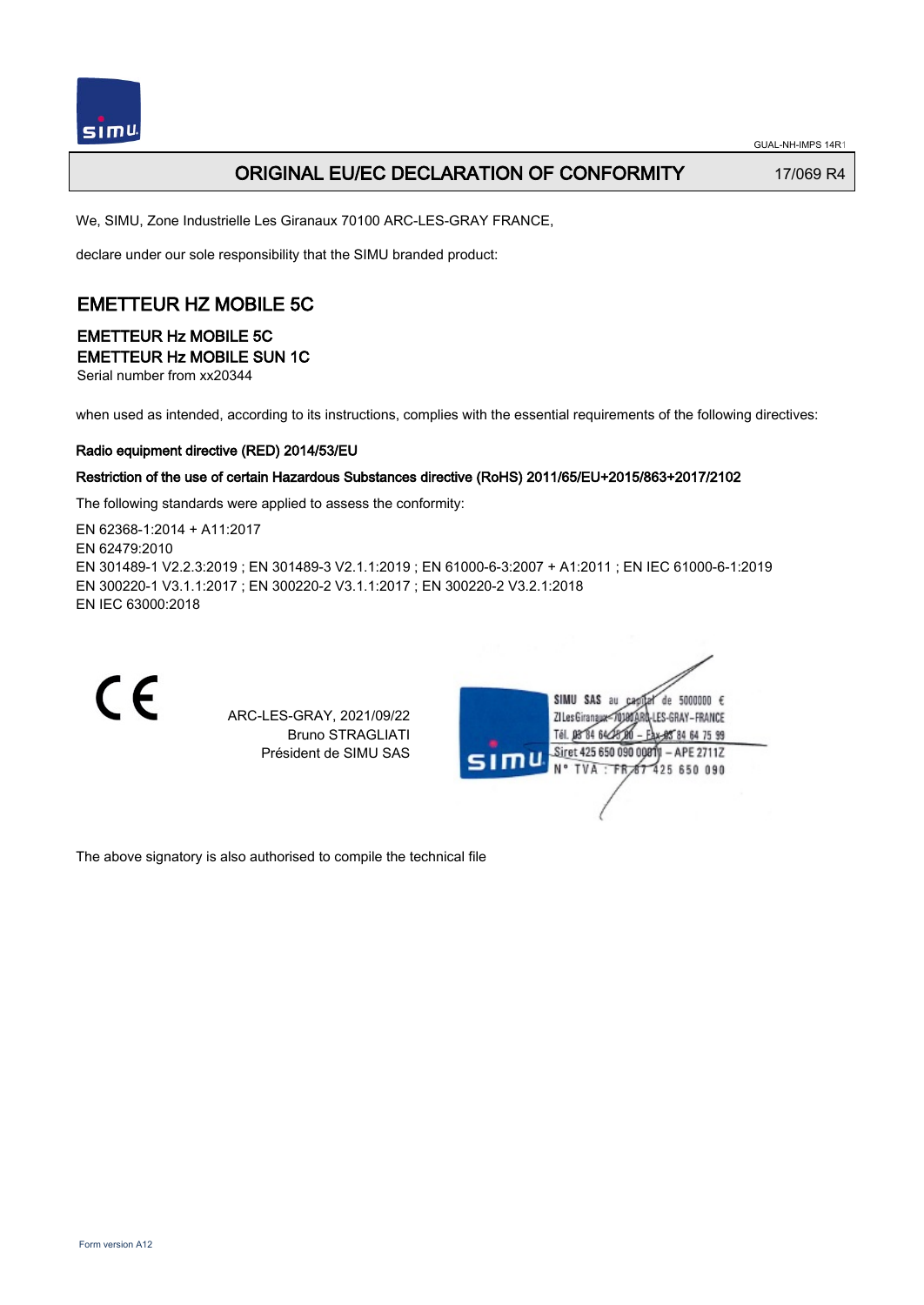



## ORIGINAL EU/EC DECLARATION OF CONFORMITY DECLARATION EU/CE DE CONFORMITE ORIGINALE

17/069 R4

We, SIMU, Zone Industrielle Les Giranaux 70100 ARC-LES-GRAY FRANCE, Nous,

declare under our sole responsibility that the SIMU branded product: declarons sous notre seule responsabilité que le produit de marque SIMU

# EMETTEUR HZ MOBILE 5C

# EMETTEUR Hz MOBILE 5C

EMETTEUR Hz MOBILE SUN 1C

Serial number from xx20344 Numéro de série à partir de

when used as intended, according to its instructions, complies with the essential requirements of the following directives: utilisé, selon l'usage prévu, comme décrit dans son manuel d'utilisation, est conforme aux exigences essentielles des directives suivantes

#### Radio equipment directive (RED) 2014/53/EU

Directive sur les équipements radio 2014/53/EU

Restriction of the use of certain Hazardous Substances directive (RoHS) 2011/65/EU+2015/863+2017/2102 Directive RoHS 2011/65/EU+2015/863+2017/2102

The following standards were applied to assess the conformity: Les normes de référence suivantes ont été appliquées pour évaluer la conformité

EN 62368‑1:2014 + A11:2017 EN 62479:2010 EN 301489‑1 V2.2.3:2019 ; EN 301489‑3 V2.1.1:2019 ; EN 61000‑6‑3:2007 + A1:2011 ; EN IEC 61000‑6‑1:2019 EN 300220‑1 V3.1.1:2017 ; EN 300220‑2 V3.1.1:2017 ; EN 300220‑2 V3.2.1:2018 EN IEC 63000:2018

 $\epsilon$ 

ARC-LES-GRAY, 2021/09/22 Bruno STRAGLIATI Président de SIMU SAS



The above signatory is also authorised to compile the technical file

La personne signataire ci-dessus est aussi celle autorisée à constituer le dossier technique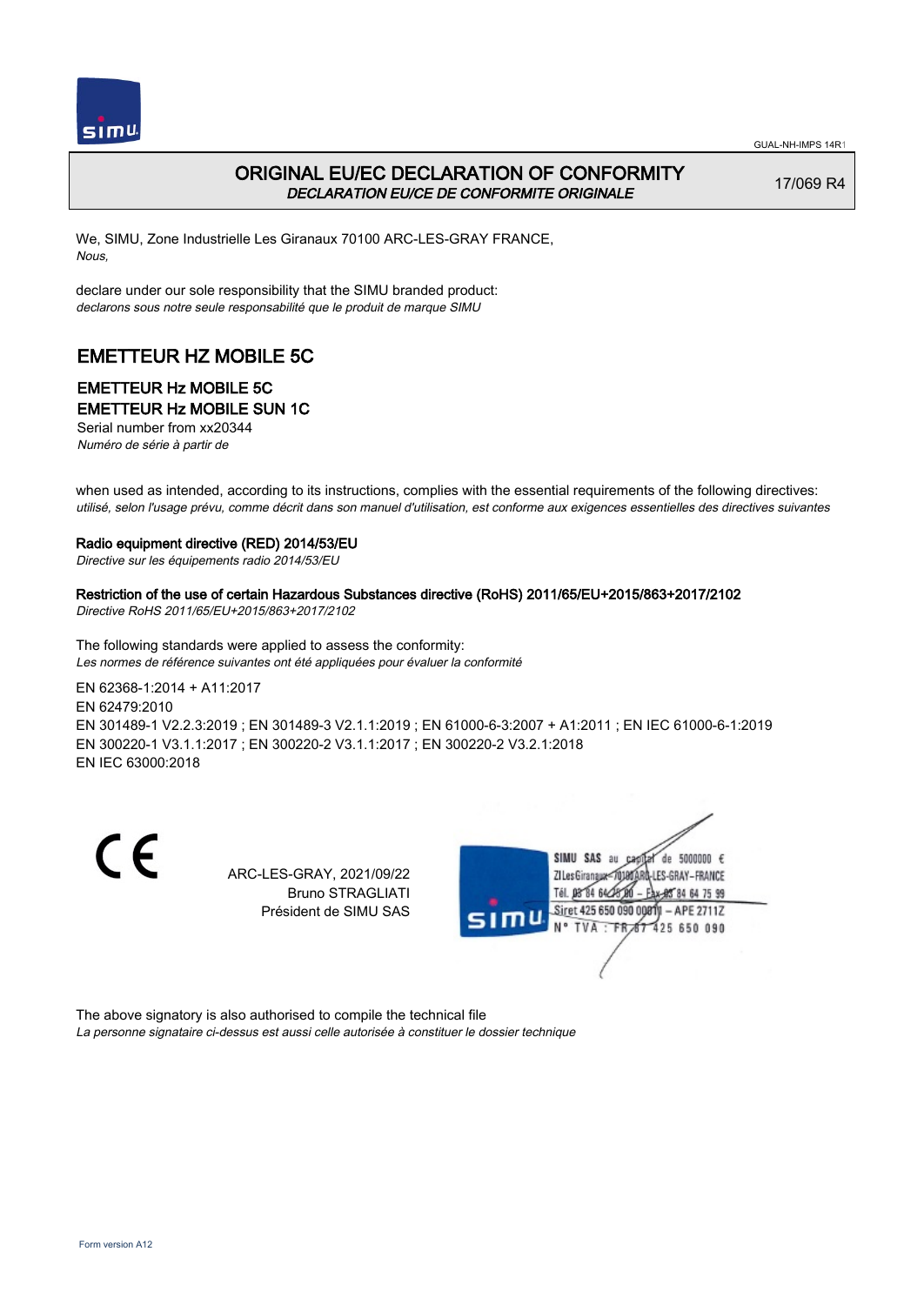



### ORIGINAL EU/EC DECLARATION OF CONFORMITY ORIGINAL EU/EG-KONFORMITÄTSERKLÄRUNG

17/069 R4

We, SIMU, Zone Industrielle Les Giranaux 70100 ARC-LES-GRAY FRANCE, Wir,

declare under our sole responsibility that the SIMU branded product: erklären unter unserer alleinigen Verantwortung, dass das mit der Marke SIMU versehene Produkt

# EMETTEUR HZ MOBILE 5C

# EMETTEUR Hz MOBILE 5C

#### EMETTEUR Hz MOBILE SUN 1C

Serial number from xx20344 Seriennummer ab

when used as intended, according to its instructions, complies with the essential requirements of the following directives: den einschlägigen Bestimmungen der folgenden Richtlinien entspricht, wenn es nach den Anweisungen des Herstellers bestimmungsgemäß verwendet wird

#### Radio equipment directive (RED) 2014/53/EU

Funkanlagen-Richtlinie 2014/53/EU

#### Restriction of the use of certain Hazardous Substances directive (RoHS) 2011/65/EU+2015/863+2017/2102

RoHS-Richtlinie 2011/65/EU+2015/863+2017/2102

The following standards were applied to assess the conformity: Die Konformität wird durch die Einhaltung folgender Normen nachgewiesen

EN 62368‑1:2014 + A11:2017 EN 62479:2010 EN 301489‑1 V2.2.3:2019 ; EN 301489‑3 V2.1.1:2019 ; EN 61000‑6‑3:2007 + A1:2011 ; EN IEC 61000‑6‑1:2019 EN 300220‑1 V3.1.1:2017 ; EN 300220‑2 V3.1.1:2017 ; EN 300220‑2 V3.2.1:2018 EN IEC 63000:2018

 $\epsilon$ 

ARC-LES-GRAY, 2021/09/22 Bruno STRAGLIATI Président de SIMU SAS



The above signatory is also authorised to compile the technical file

Die oben genannte Person ist auch bevollmächtigt, die relevanten technischen Unterlagen zusammenzustellen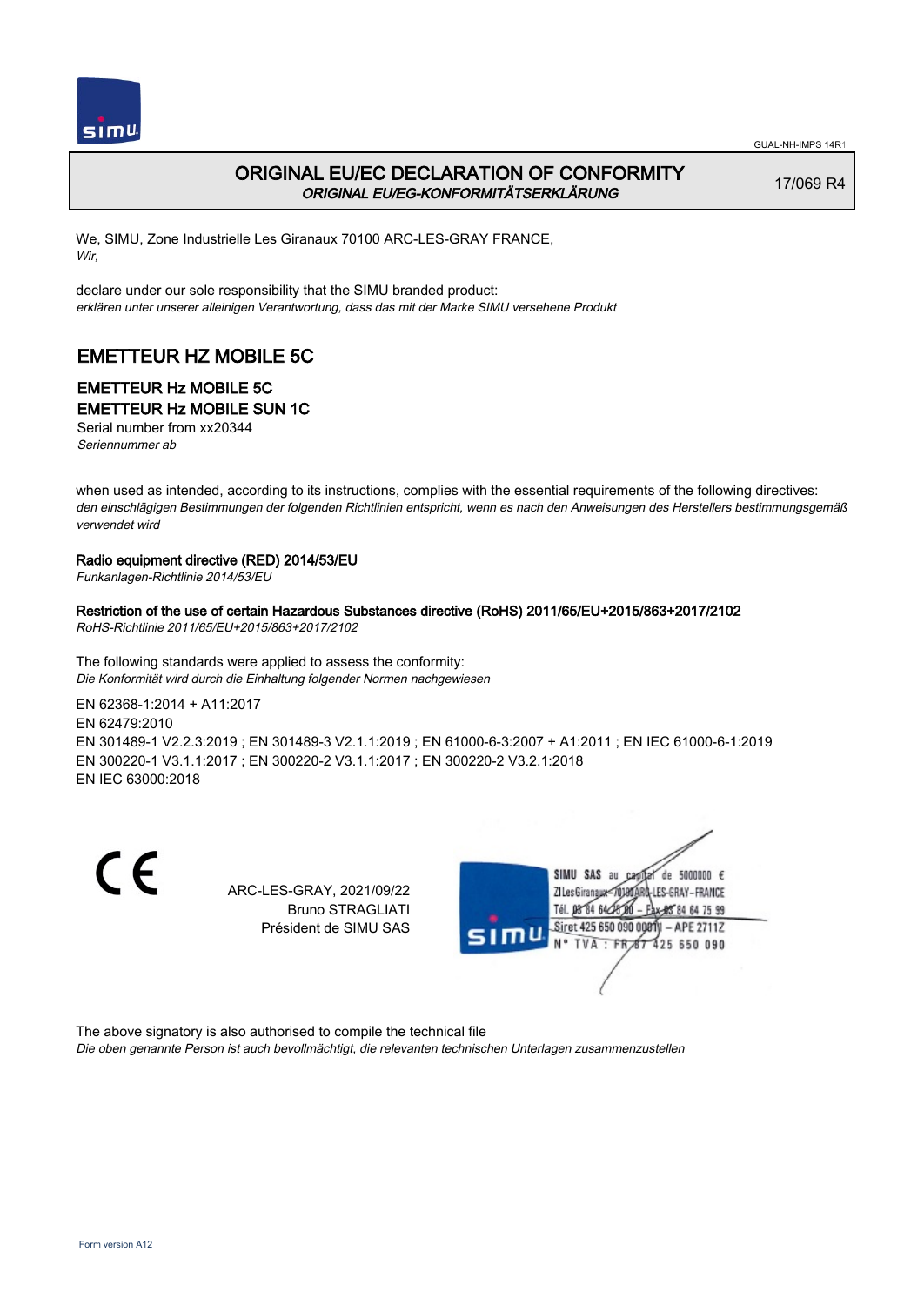



## ORIGINAL EU/EC DECLARATION OF CONFORMITY DECLARACIÓN UE/CE DE CONFORMIDAD ORIGINAL

17/069 R4

We, SIMU, Zone Industrielle Les Giranaux 70100 ARC-LES-GRAY FRANCE, Nosotros,

declare under our sole responsibility that the SIMU branded product: declaramos bajo nuestra única responsabilidad, que los productos de la marca SIMU

# EMETTEUR HZ MOBILE 5C

# EMETTEUR Hz MOBILE 5C

EMETTEUR Hz MOBILE SUN 1C

Serial number from xx20344 número de serie a partir de

when used as intended, according to its instructions, complies with the essential requirements of the following directives: cuando se utilizan según el uso previsto, de conformidad con sus instrucciones, cumplen con los requisitos esenciales de las siguientes directivas

#### Radio equipment directive (RED) 2014/53/EU

Directiva equipos radioeléctricos 2014/53/EU

#### Restriction of the use of certain Hazardous Substances directive (RoHS) 2011/65/EU+2015/863+2017/2102

Directiva RoHS 2011/65/EU+2015/863+2017/2102

The following standards were applied to assess the conformity: Las siguientes normas de referencia han sido aplicadas para evaluar la conformidad

EN 62368‑1:2014 + A11:2017 EN 62479:2010 EN 301489‑1 V2.2.3:2019 ; EN 301489‑3 V2.1.1:2019 ; EN 61000‑6‑3:2007 + A1:2011 ; EN IEC 61000‑6‑1:2019 EN 300220‑1 V3.1.1:2017 ; EN 300220‑2 V3.1.1:2017 ; EN 300220‑2 V3.2.1:2018 EN IEC 63000:2018

 $\epsilon$ 

ARC-LES-GRAY, 2021/09/22 Bruno STRAGLIATI Président de SIMU SAS



The above signatory is also authorised to compile the technical file el firmante, anteriormente mencionado tambien esta facultado para elaborar el expediente tecnico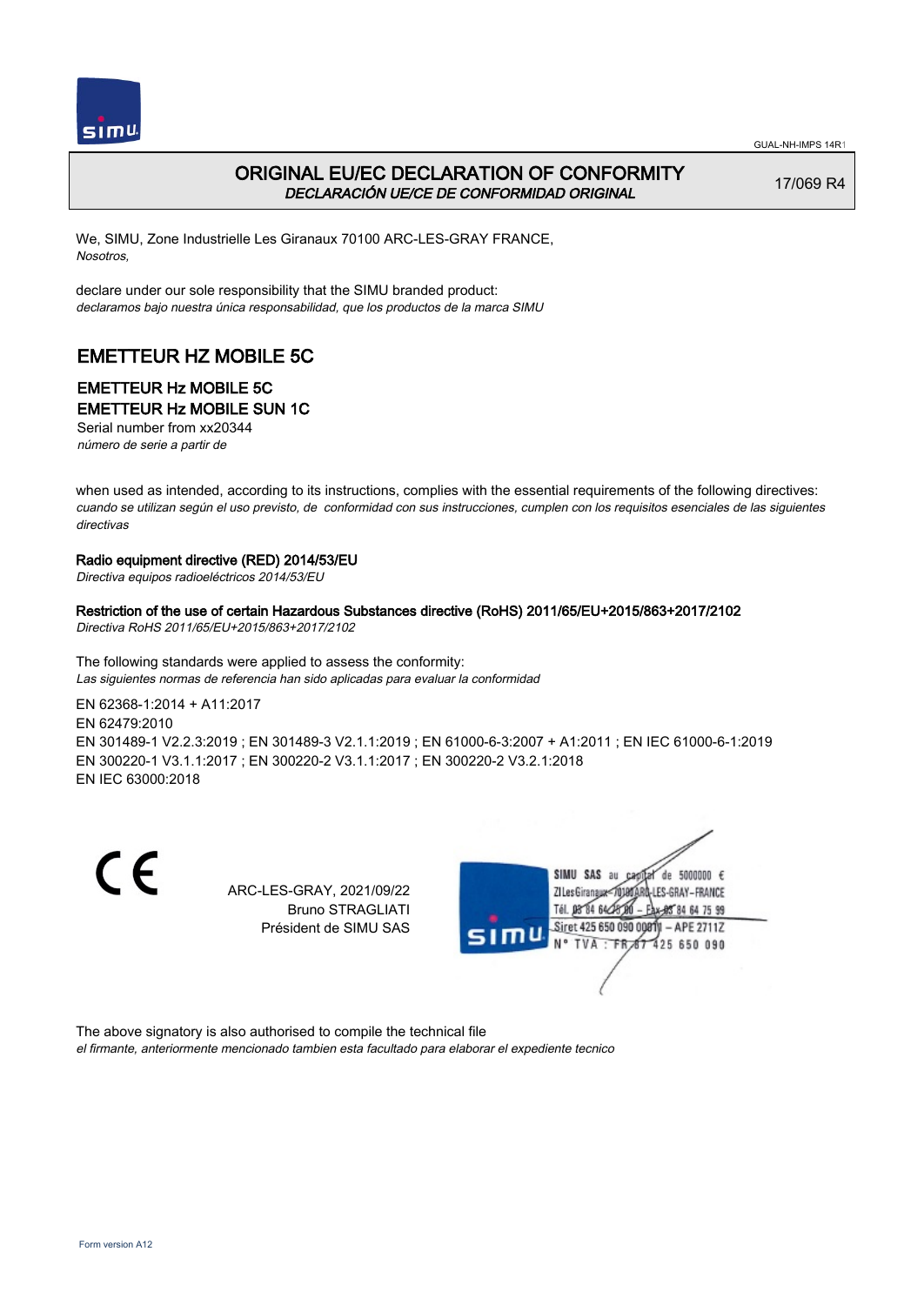



## ORIGINAL EU/EC DECLARATION OF CONFORMITY DICHIARAZIONE DI CONFORMITÀ UE/CE ORIGINALE

17/069 R4

We, SIMU, Zone Industrielle Les Giranaux 70100 ARC-LES-GRAY FRANCE, Noi,

declare under our sole responsibility that the SIMU branded product: dichiariamo sotto la nostra esclusiva responsabilità che l'appareccho di marca SIMU

# EMETTEUR HZ MOBILE 5C

# EMETTEUR Hz MOBILE 5C

EMETTEUR Hz MOBILE SUN 1C

Serial number from xx20344 Numero di serie a partire da

when used as intended, according to its instructions, complies with the essential requirements of the following directives: se utilizzato secondo l'uso previsto, come descritto nel suo manuale d'istruzioni, è conforme ai requisiti essenziali delle seguenti Direttive

#### Radio equipment directive (RED) 2014/53/EU

Direttiva apparecchiature radio 2014/53/EU

Restriction of the use of certain Hazardous Substances directive (RoHS) 2011/65/EU+2015/863+2017/2102 Direttiva RoHS 2011/65/EU+2015/863+2017/2102

The following standards were applied to assess the conformity: I seguenti standard di riferimento sono stati applicati per ottenere la conformità

EN 62368‑1:2014 + A11:2017 EN 62479:2010 EN 301489‑1 V2.2.3:2019 ; EN 301489‑3 V2.1.1:2019 ; EN 61000‑6‑3:2007 + A1:2011 ; EN IEC 61000‑6‑1:2019 EN 300220‑1 V3.1.1:2017 ; EN 300220‑2 V3.1.1:2017 ; EN 300220‑2 V3.2.1:2018 EN IEC 63000:2018

 $\epsilon$ 

ARC-LES-GRAY, 2021/09/22 Bruno STRAGLIATI Président de SIMU SAS



The above signatory is also authorised to compile the technical file Il firmatario è inoltre autorizzato a costituire il fascicolo tecnico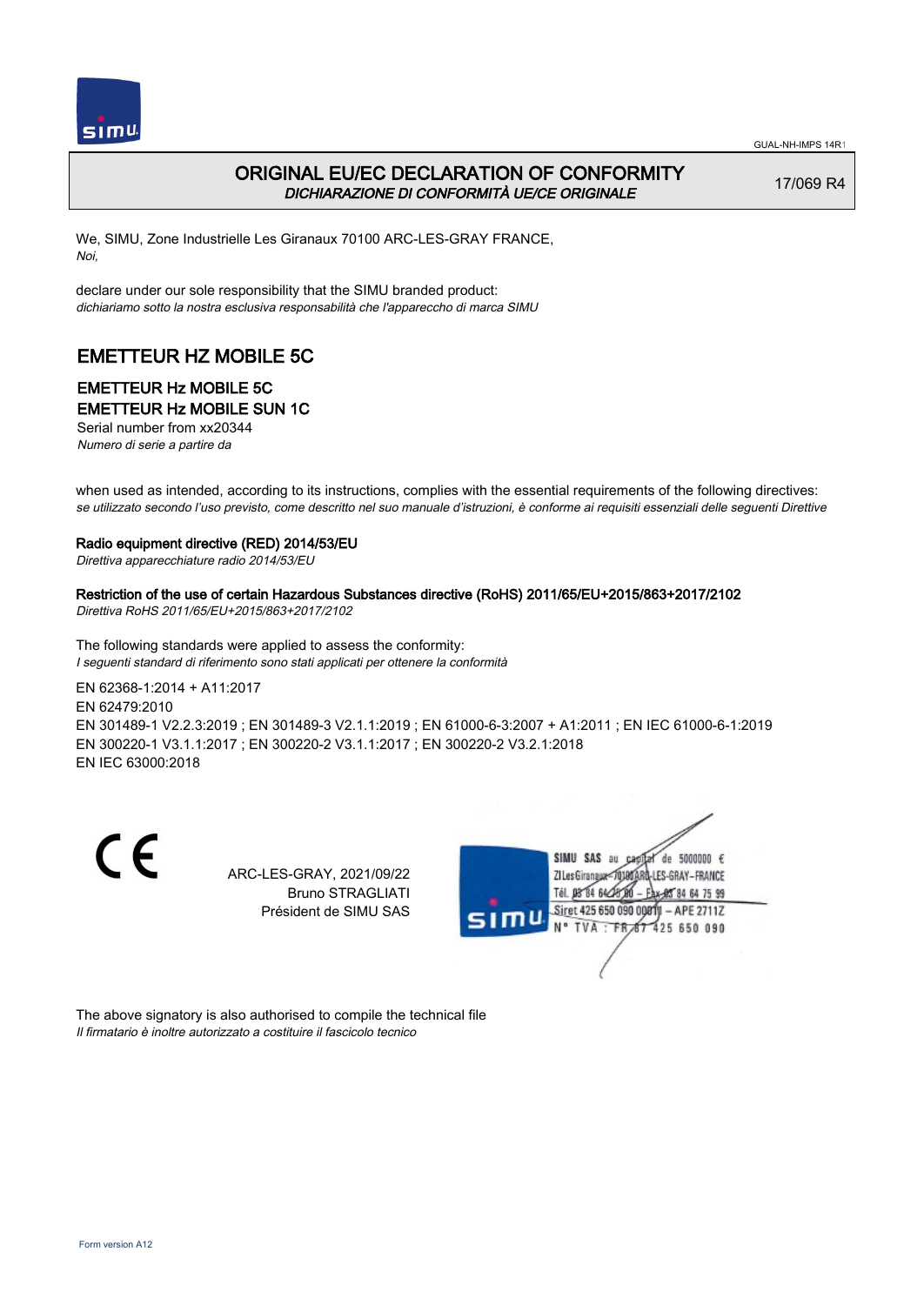



## ORIGINAL EU/EC DECLARATION OF CONFORMITY ОРИГИНАЛНА EU/EC ДЕКЛАРАЦИЯ ЗА СЪОТВЕТСТВИЕ

17/069 R4

We, SIMU, Zone Industrielle Les Giranaux 70100 ARC-LES-GRAY FRANCE, Ние,

declare under our sole responsibility that the SIMU branded product: декларираме на своя лична отговорност, че продукт с търговска марка SIMU

# EMETTEUR HZ MOBILE 5C

### EMETTEUR Hz MOBILE 5C EMETTEUR Hz MOBILE SUN 1C

Serial number from xx20344 сериен номер от

when used as intended, according to its instructions, complies with the essential requirements of the following directives: когато се използва съобразно предназначението си и в съответствие с инструкциите е в съответствие с основните изисквания на следните директиви

#### Radio equipment directive (RED) 2014/53/EU

Директива за радио оборудване 2014/53/EU

#### Restriction of the use of certain Hazardous Substances directive (RoHS) 2011/65/EU+2015/863+2017/2102

RoHS Директива относно ограничението на употребата на определени опасни вещества в електрическото и електронното оборудване 2011/65/EU+2015/863+2017/2102

The following standards were applied to assess the conformity: Следните референтни стандарти са приложени за оценяване на съответствието

EN 62368‑1:2014 + A11:2017 EN 62479:2010 EN 301489‑1 V2.2.3:2019 ; EN 301489‑3 V2.1.1:2019 ; EN 61000‑6‑3:2007 + A1:2011 ; EN IEC 61000‑6‑1:2019 EN 300220‑1 V3.1.1:2017 ; EN 300220‑2 V3.1.1:2017 ; EN 300220‑2 V3.2.1:2018 EN IEC 63000:2018

 $\epsilon$ 

ARC-LES-GRAY, 2021/09/22 Bruno STRAGLIATI Président de SIMU SAS



The above signatory is also authorised to compile the technical file Гоеподписващия също е упълномощен да съставя техническо досие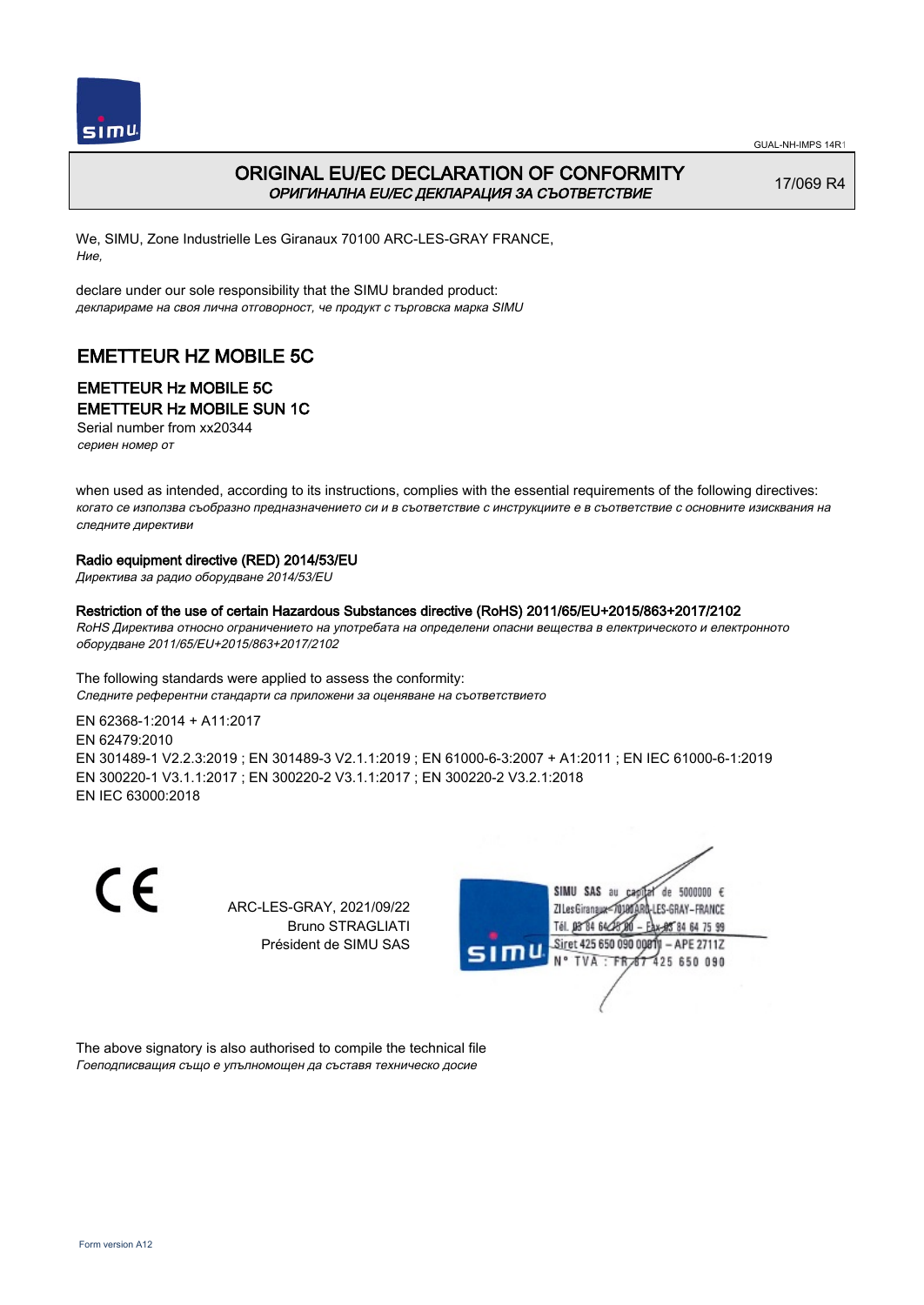

## ORIGINAL EU/EC DECLARATION OF CONFORMITY ORIGINÁLNÍ EU/ES PROHLÁŠENÍ O SHODĚ

17/069 R4

We, SIMU, Zone Industrielle Les Giranaux 70100 ARC-LES-GRAY FRANCE, My,

declare under our sole responsibility that the SIMU branded product: prohlašujeme na svou výlučnou odpovědnost, že výrobek značky SIMU

# EMETTEUR HZ MOBILE 5C

# EMETTEUR Hz MOBILE 5C

### EMETTEUR Hz MOBILE SUN 1C

Serial number from xx20344 Sériové číslo od

when used as intended, according to its instructions, complies with the essential requirements of the following directives: pokud je používán v souladu s účelem použití a s návodem, splňuje základní požadavky těchto směrnic

#### Radio equipment directive (RED) 2014/53/EU

Směrnice o dodávání rádiových zařízení na trh 2014/53/EU

#### Restriction of the use of certain Hazardous Substances directive (RoHS) 2011/65/EU+2015/863+2017/2102

Směrnice o omezení používání některých nebezpečných látek v elektrických a elektronických zařízeních 2011/65/EU+2015/863+2017/2102

The following standards were applied to assess the conformity: Pro posouzení shody byly použity následující normy

EN 62368‑1:2014 + A11:2017 EN 62479:2010 EN 301489‑1 V2.2.3:2019 ; EN 301489‑3 V2.1.1:2019 ; EN 61000‑6‑3:2007 + A1:2011 ; EN IEC 61000‑6‑1:2019 EN 300220‑1 V3.1.1:2017 ; EN 300220‑2 V3.1.1:2017 ; EN 300220‑2 V3.2.1:2018 EN IEC 63000:2018

 $\epsilon$ 

ARC-LES-GRAY, 2021/09/22 Bruno STRAGLIATI Président de SIMU SAS



The above signatory is also authorised to compile the technical file Výše uvedená osoba je také osoba pověřená sestavením technické dokumentace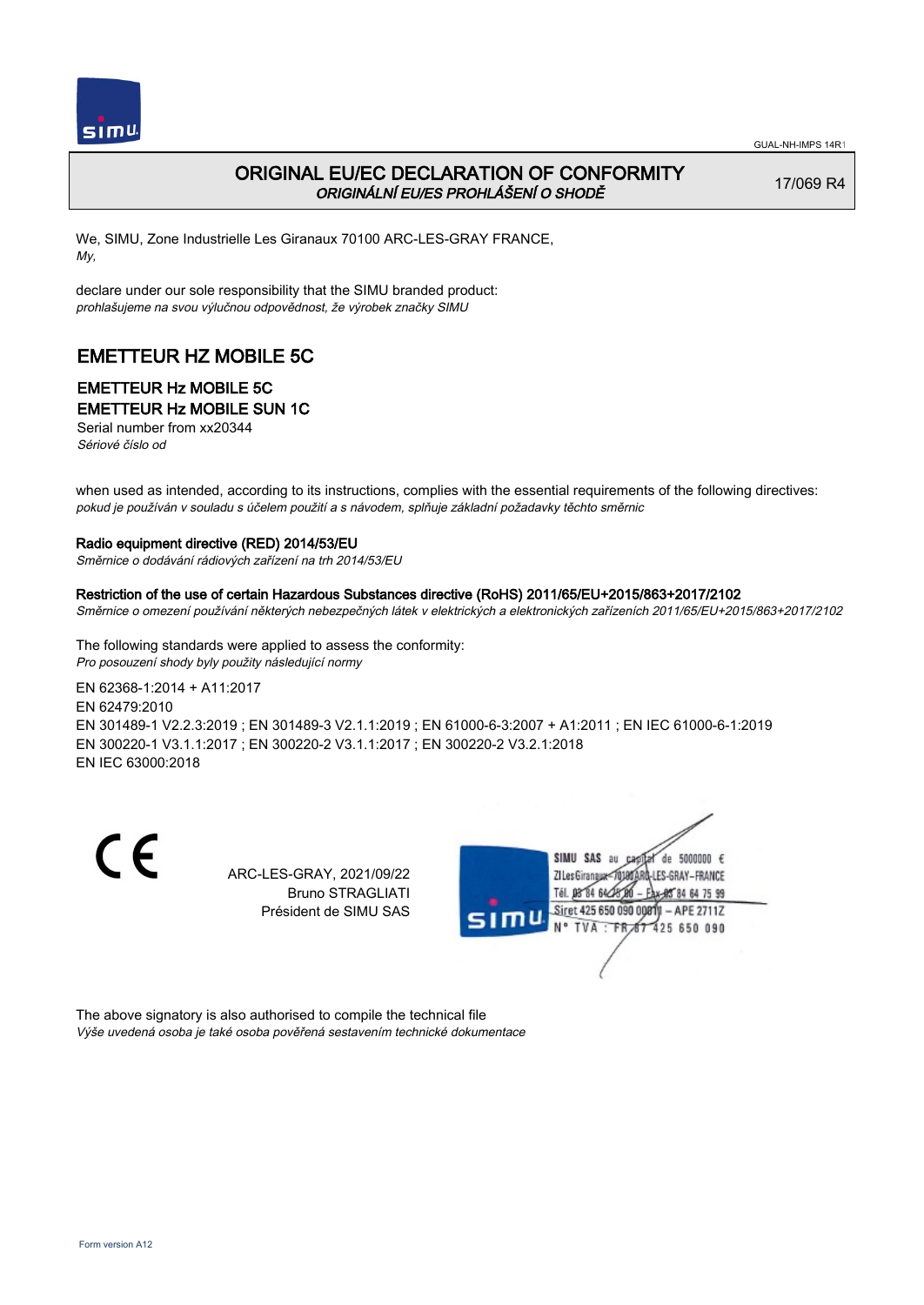



## ORIGINAL EU/EC DECLARATION OF CONFORMITY ORIGINAL EU/EF-OVERENSSTEMMELSESERKLÆRING

17/069 R4

We, SIMU, Zone Industrielle Les Giranaux 70100 ARC-LES-GRAY FRANCE, Vi,

declare under our sole responsibility that the SIMU branded product: erklærer som eneansvarlige, at SIMU mærkede produkter

# EMETTEUR HZ MOBILE 5C

# EMETTEUR Hz MOBILE 5C

EMETTEUR Hz MOBILE SUN 1C

Serial number from xx20344 serienummer fra

when used as intended, according to its instructions, complies with the essential requirements of the following directives: når det anvendes efter hensigten, efter dennes instrukser, overholder kravene i følgende direktiver

#### Radio equipment directive (RED) 2014/53/EU

Radioudstyrsdirektivet 2014/53/EU

#### Restriction of the use of certain Hazardous Substances directive (RoHS) 2011/65/EU+2015/863+2017/2102

RoHS direktiv 2011/65/EU+2015/863+2017/2102

The following standards were applied to assess the conformity: Referencestandarderne der følger blev anvendt til at vurdere overholdelsen

EN 62368‑1:2014 + A11:2017 EN 62479:2010 EN 301489‑1 V2.2.3:2019 ; EN 301489‑3 V2.1.1:2019 ; EN 61000‑6‑3:2007 + A1:2011 ; EN IEC 61000‑6‑1:2019 EN 300220‑1 V3.1.1:2017 ; EN 300220‑2 V3.1.1:2017 ; EN 300220‑2 V3.2.1:2018 EN IEC 63000:2018

 $\epsilon$ 

ARC-LES-GRAY, 2021/09/22 Bruno STRAGLIATI Président de SIMU SAS



The above signatory is also authorised to compile the technical file Personen nævnt ovenfor er også godkendt til at udarbejde det tekniske dossier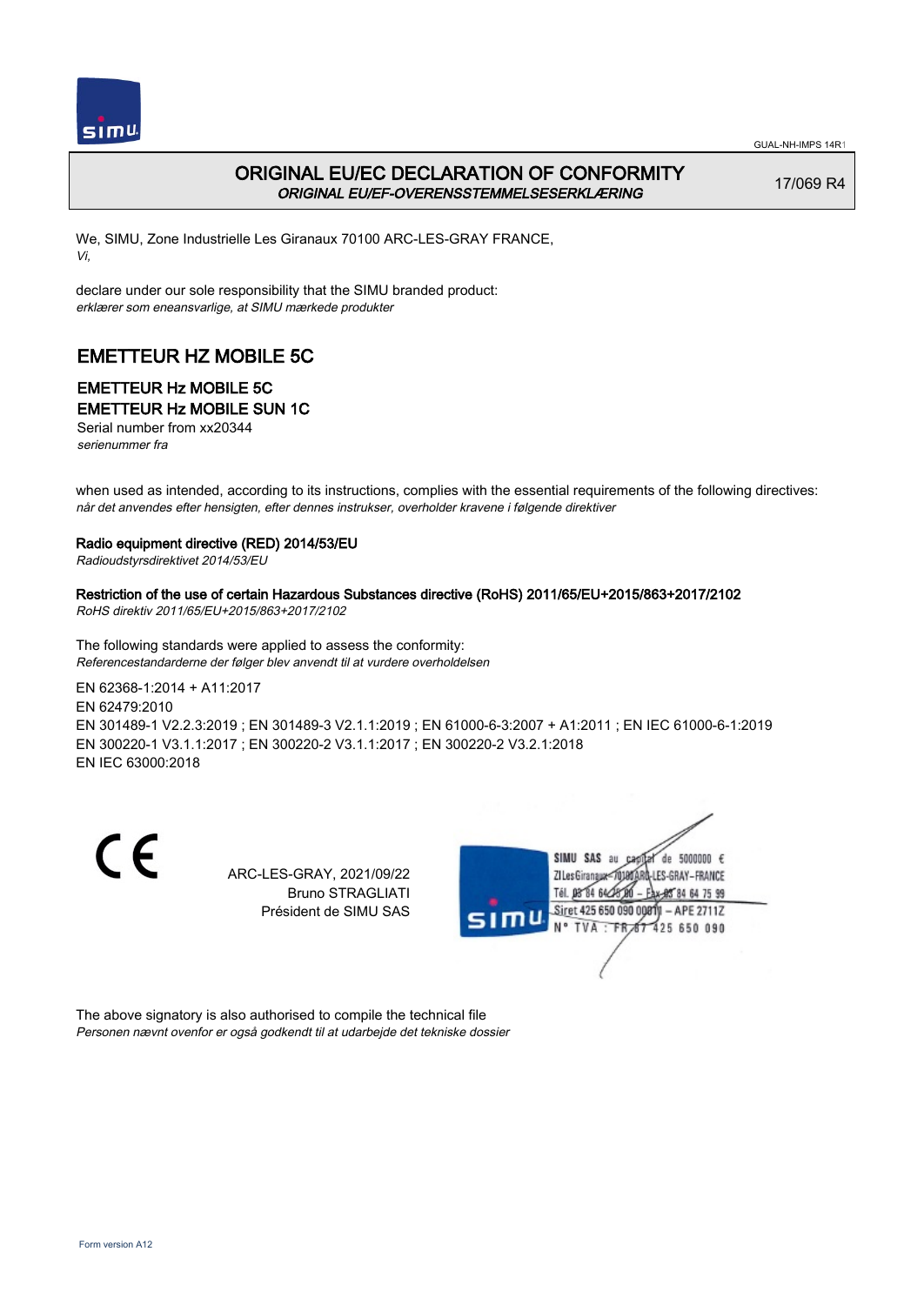

## ORIGINAL EU/EC DECLARATION OF CONFORMITY EL/EK VASTAVUSDEKLARATSIOON

17/069 R4

We, SIMU, Zone Industrielle Les Giranaux 70100 ARC-LES-GRAY FRANCE, Meie,

declare under our sole responsibility that the SIMU branded product: kinnitame kogu vastutusega, et SIMU kaubamärgiga tooted

# EMETTEUR HZ MOBILE 5C

# EMETTEUR Hz MOBILE 5C

### EMETTEUR Hz MOBILE SUN 1C

Serial number from xx20344 Seerianumber alates

when used as intended, according to its instructions, complies with the essential requirements of the following directives: kui kasutatakse eesmärgipäraselt ja juhiste kohaselt, vastavad käesoleva direktiivi põhinõuetele

#### Radio equipment directive (RED) 2014/53/EU

Direktiiv raadioseadmete turul kättesaadavuse kohta 2014/53/EU

#### Restriction of the use of certain Hazardous Substances directive (RoHS) 2011/65/EU+2015/863+2017/2102

RoHs direktiiv ohtlike ainete kasutamise piirangute kohta elektri- ja elektroonikaseadmetes 2011/65/EU+2015/863+2017/2102

The following standards were applied to assess the conformity: Vastavusdeklaratsiooni hindamiseks kasutatakse järgmisi standardeid

EN 62368‑1:2014 + A11:2017 EN 62479:2010 EN 301489‑1 V2.2.3:2019 ; EN 301489‑3 V2.1.1:2019 ; EN 61000‑6‑3:2007 + A1:2011 ; EN IEC 61000‑6‑1:2019 EN 300220‑1 V3.1.1:2017 ; EN 300220‑2 V3.1.1:2017 ; EN 300220‑2 V3.2.1:2018 EN IEC 63000:2018

 $\epsilon$ 

ARC-LES-GRAY, 2021/09/22 Bruno STRAGLIATI Président de SIMU SAS



The above signatory is also authorised to compile the technical file Eelpool nimetatud isik on volitatud koostama tehnilist dokumentatsiooni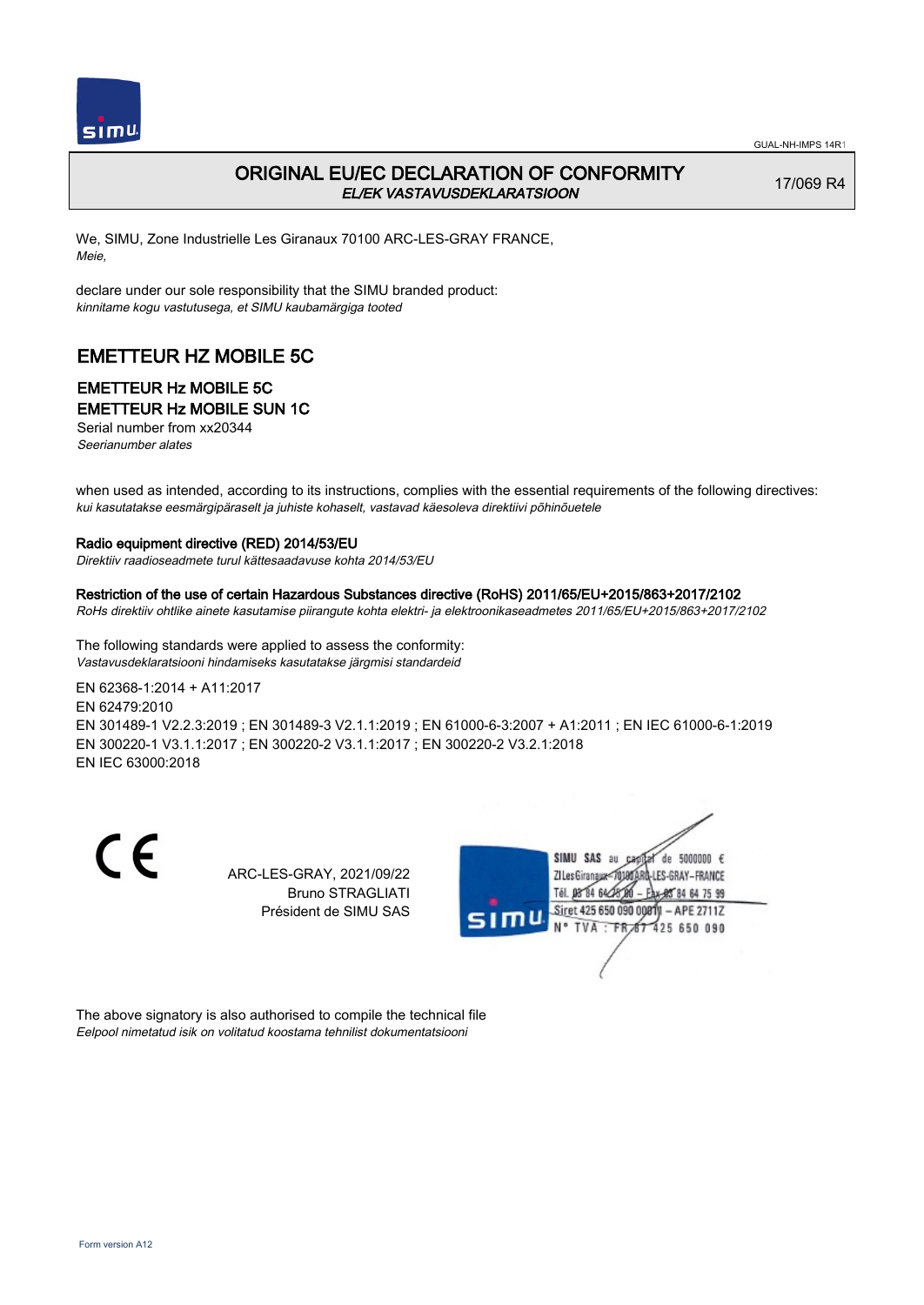



## ORIGINAL EU/EC DECLARATION OF CONFORMITY ALKUPERÄISET EU/EY-VAATIMUSTENMUKAISUUSVAKUUTUS

17/069 R4

We, SIMU, Zone Industrielle Les Giranaux 70100 ARC-LES-GRAY FRANCE, Me,

declare under our sole responsibility that the SIMU branded product: vakuutamme omalla vastuullamme, että SIMU merkkituote

## EMETTEUR HZ MOBILE 5C

# EMETTEUR Hz MOBILE 5C

EMETTEUR Hz MOBILE SUN 1C

Serial number from xx20344 sarjanumerot

when used as intended, according to its instructions, complies with the essential requirements of the following directives: kun käytettynä oikein ja sen ohjeiden mukaan, noudattaa seuraavien direktiivien olennaisia vaatimuksia

#### Radio equipment directive (RED) 2014/53/EU

Radiolaitteiden direktiivin 2014/53/EU

#### Restriction of the use of certain Hazardous Substances directive (RoHS) 2011/65/EU+2015/863+2017/2102

RoHS direktiivin 2011/65/EU+2015/863+2017/2102

The following standards were applied to assess the conformity: Seuraavia viitestandardeja sovellettiin vaatimustenmukaisuusvakuutusta arvioitaessa

EN 62368‑1:2014 + A11:2017 EN 62479:2010 EN 301489‑1 V2.2.3:2019 ; EN 301489‑3 V2.1.1:2019 ; EN 61000‑6‑3:2007 + A1:2011 ; EN IEC 61000‑6‑1:2019 EN 300220‑1 V3.1.1:2017 ; EN 300220‑2 V3.1.1:2017 ; EN 300220‑2 V3.2.1:2018 EN IEC 63000:2018

 $\epsilon$ 

ARC-LES-GRAY, 2021/09/22 Bruno STRAGLIATI Président de SIMU SAS



The above signatory is also authorised to compile the technical file Yllä allekirjoittaja on myös valtuutettu kokoamaan teknisten tiedostojen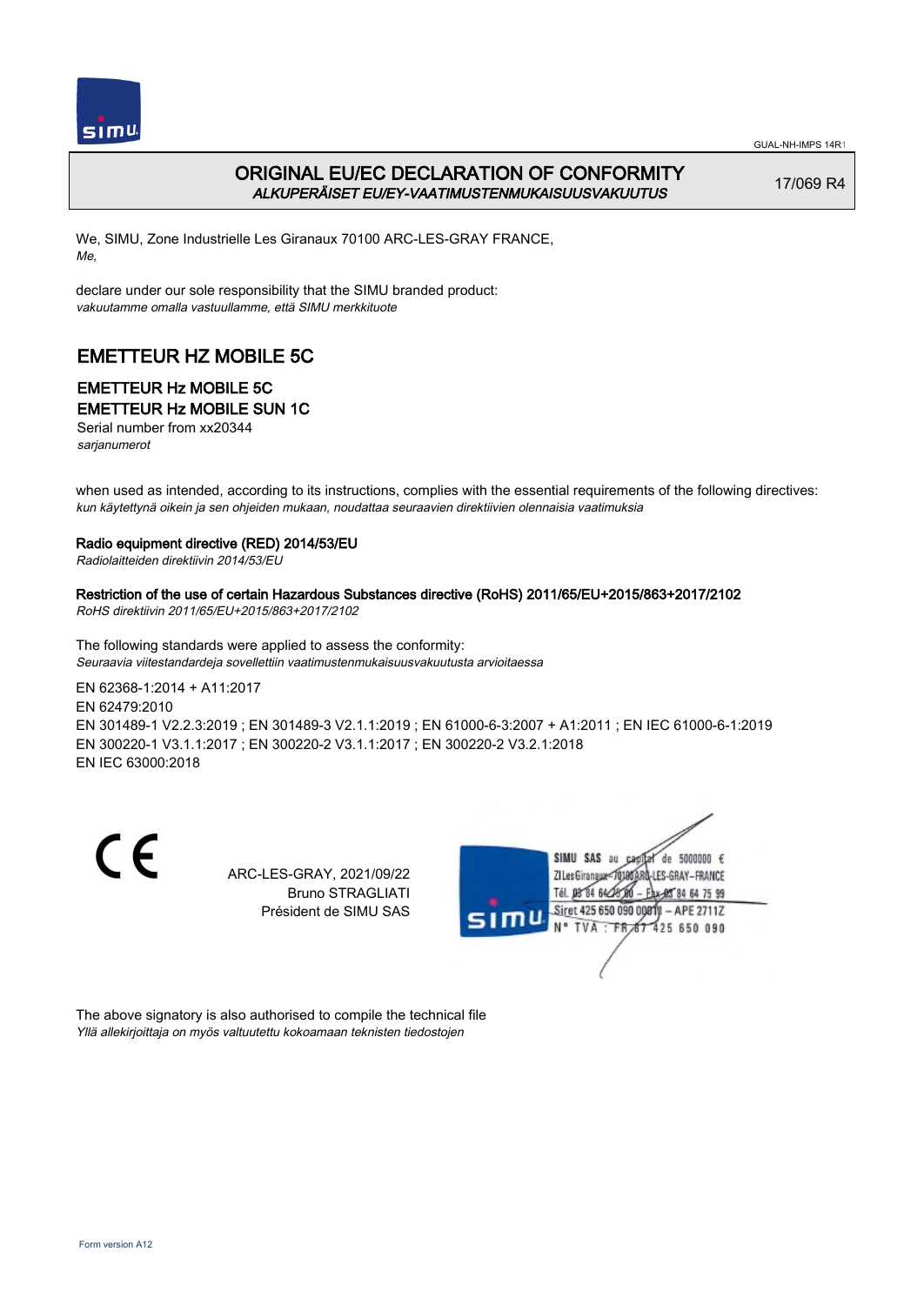



## ORIGINAL EU/EC DECLARATION OF CONFORMITY ΠΡΩΤΟΤΥΠΟ ΔΗΛΩΣΗ ΣΥΜΜΟΡΦΩΣΗΣ ΕΕ/EK

17/069 R4

We, SIMU, Zone Industrielle Les Giranaux 70100 ARC-LES-GRAY FRANCE, εμείς,

declare under our sole responsibility that the SIMU branded product: Δηλώνουμε αναλαμβάνοντας την αποκλειστική ευθύνη ότι το επώνυμο προϊόν SIMU

# EMETTEUR HZ MOBILE 5C

# EMETTEUR Hz MOBILE 5C

EMETTEUR Hz MOBILE SUN 1C

Serial number from xx20344 σειριακό αριθμό από

when used as intended, according to its instructions, complies with the essential requirements of the following directives: όταν χρησιμοποιείται όπως έχει προβλεφθεί, σύμφωνα με τις οδηγίες του, συμφωνεί με τις βασικές απαιτήσεις των ακόλουθων οδηγιών

#### Radio equipment directive (RED) 2014/53/EU

Οδηγία ραδιοεξοπλισμού 2014/53/EU

#### Restriction of the use of certain Hazardous Substances directive (RoHS) 2011/65/EU+2015/863+2017/2102

Οδηγίας RoHS 2011/65/EU+2015/863+2017/2102

The following standards were applied to assess the conformity: Τα πρότυπα αναφοράς που ακολουθούν εφαρμόστηκαν με σκοπό την αξιολόγηση της συμμόρφωσης

EN 62368‑1:2014 + A11:2017 EN 62479:2010 EN 301489‑1 V2.2.3:2019 ; EN 301489‑3 V2.1.1:2019 ; EN 61000‑6‑3:2007 + A1:2011 ; EN IEC 61000‑6‑1:2019 EN 300220‑1 V3.1.1:2017 ; EN 300220‑2 V3.1.1:2017 ; EN 300220‑2 V3.2.1:2018 EN IEC 63000:2018

 $\epsilon$ 

ARC-LES-GRAY, 2021/09/22 Bruno STRAGLIATI Président de SIMU SAS



The above signatory is also authorised to compile the technical file

Το πρόσωπο που αναφέρεται παραπάνω είναι επίσης εξουσιοδοτημένο να καταρτίσει τον τεχνικό φάκελο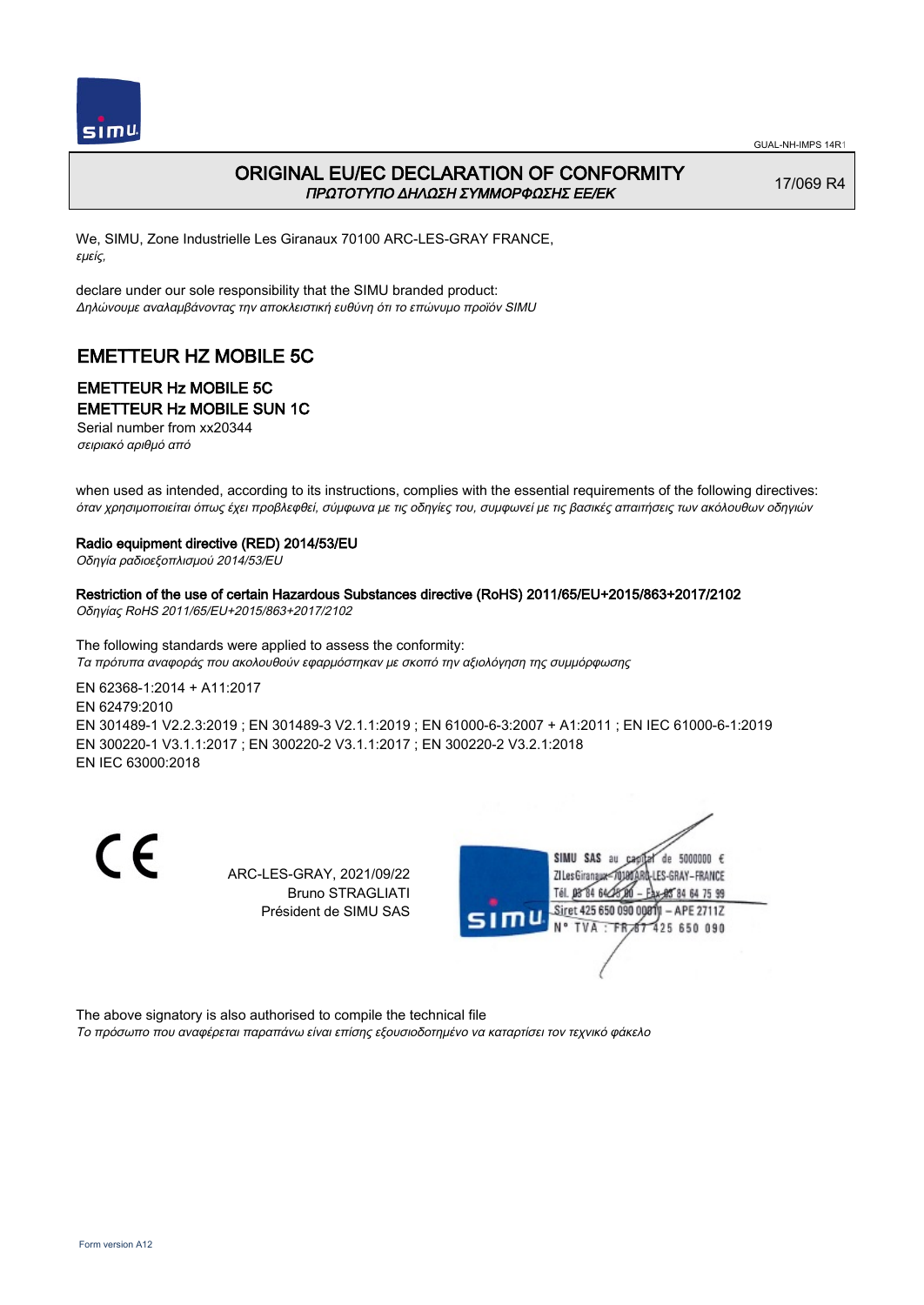

## ORIGINAL EU/EC DECLARATION OF CONFORMITY ORGINALNA EU/EC DEKLARACIJA O USKLAĐENOSTI

17/069 R4

We, SIMU, Zone Industrielle Les Giranaux 70100 ARC-LES-GRAY FRANCE, Mi,

declare under our sole responsibility that the SIMU branded product: izjavljujemo pod punom odgovornošču da je proizvod marke SIMU

# EMETTEUR HZ MOBILE 5C

# EMETTEUR Hz MOBILE 5C

EMETTEUR Hz MOBILE SUN 1C

Serial number from xx20344 Serijski broj iz

when used as intended, according to its instructions, complies with the essential requirements of the following directives: ako se upotrebljava prema namjeni, prema važećim uputama, usklađen sa prijeko potrebnim zahtijevima slijedećih direktiva

#### Radio equipment directive (RED) 2014/53/EU

Direktiva za radijsku opremu 2014/53/EU

### Restriction of the use of certain Hazardous Substances directive (RoHS) 2011/65/EU+2015/863+2017/2102

Direktiva RoHS 2011/65/EU+2015/863+2017/2102

The following standards were applied to assess the conformity: Slijedeće reference standarda se primjenjuju da se odredi usklađenost

EN 62368‑1:2014 + A11:2017 EN 62479:2010 EN 301489‑1 V2.2.3:2019 ; EN 301489‑3 V2.1.1:2019 ; EN 61000‑6‑3:2007 + A1:2011 ; EN IEC 61000‑6‑1:2019 EN 300220‑1 V3.1.1:2017 ; EN 300220‑2 V3.1.1:2017 ; EN 300220‑2 V3.2.1:2018 EN IEC 63000:2018

 $\epsilon$ 

ARC-LES-GRAY, 2021/09/22 Bruno STRAGLIATI Président de SIMU SAS



The above signatory is also authorised to compile the technical file Gore navedeni potpisnik također je ovlašten za sastavljanje tehničkog dokumenta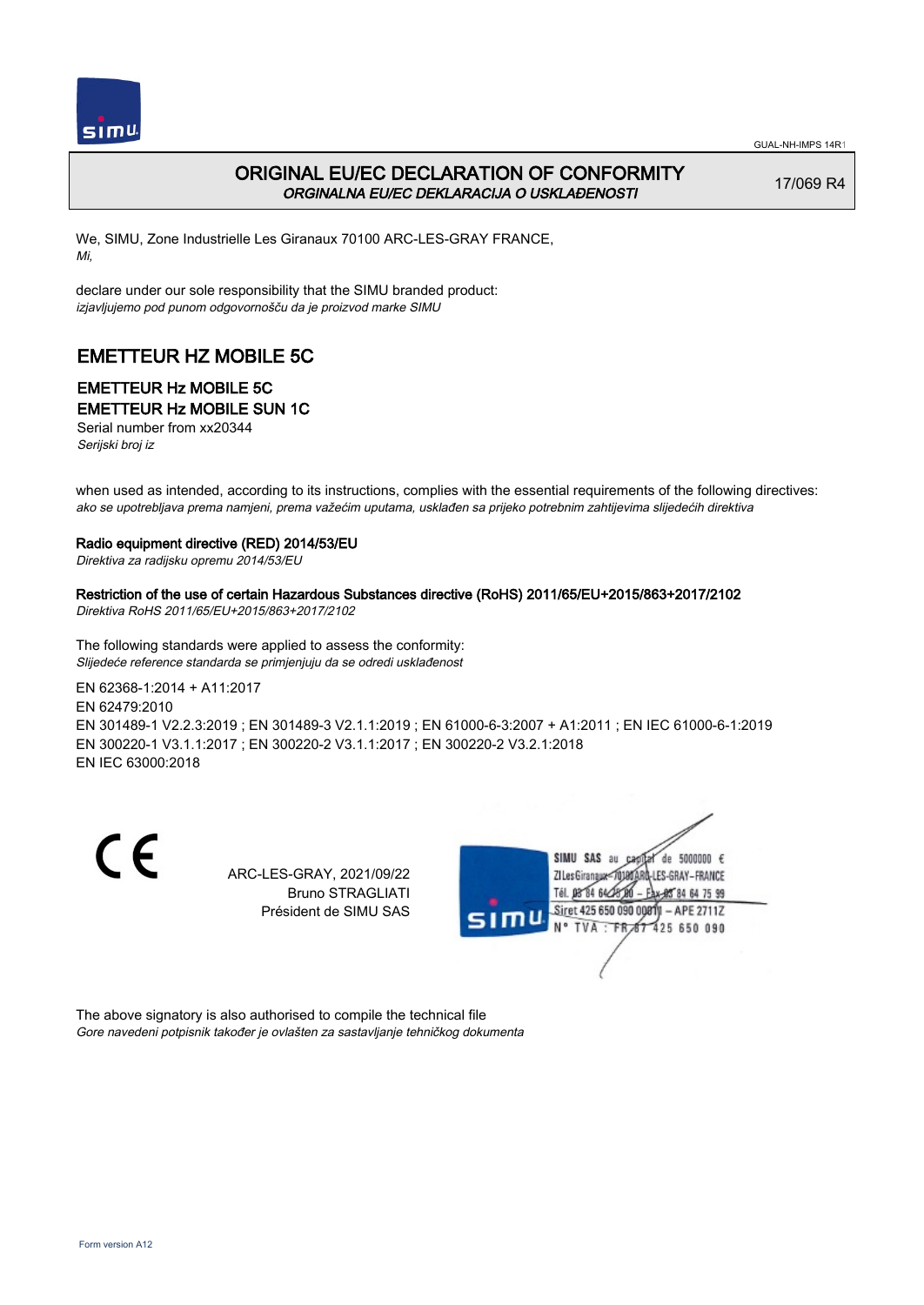

### ORIGINAL EU/EC DECLARATION OF CONFORMITY Eredeti EU/CE Megfelelőségi Nyilatkozat

17/069 R4

We, SIMU, Zone Industrielle Les Giranaux 70100 ARC-LES-GRAY FRANCE, Alulírott,

declare under our sole responsibility that the SIMU branded product: felelősségünk teljes tudatában kijelentjük, hogy a szóban forgó SIMU termék

# EMETTEUR HZ MOBILE 5C

# EMETTEUR Hz MOBILE 5C

### EMETTEUR Hz MOBILE SUN 1C

Serial number from xx20344 Sorozatszámtól

when used as intended, according to its instructions, complies with the essential requirements of the following directives: megfelel, az alábbi irányelvekben megfogalmazott alapvető követelményeknek

#### Radio equipment directive (RED) 2014/53/EU

A rádióberendezésekről szóló irányelv 2014/53/EU

Restriction of the use of certain Hazardous Substances directive (RoHS) 2011/65/EU+2015/863+2017/2102 RoHS irányelv 2011/65/EU+2015/863+2017/2102

The following standards were applied to assess the conformity: A megfelelőség biztosításának érdekében az alábbi szabványok kerültek alkalmazásra

EN 62368‑1:2014 + A11:2017 EN 62479:2010 EN 301489‑1 V2.2.3:2019 ; EN 301489‑3 V2.1.1:2019 ; EN 61000‑6‑3:2007 + A1:2011 ; EN IEC 61000‑6‑1:2019 EN 300220‑1 V3.1.1:2017 ; EN 300220‑2 V3.1.1:2017 ; EN 300220‑2 V3.2.1:2018 EN IEC 63000:2018

 $\epsilon$ 

ARC-LES-GRAY, 2021/09/22 Bruno STRAGLIATI Président de SIMU SAS



The above signatory is also authorised to compile the technical file A fent említett aláíró is jogosult a műszaki dokumentáció összeállítására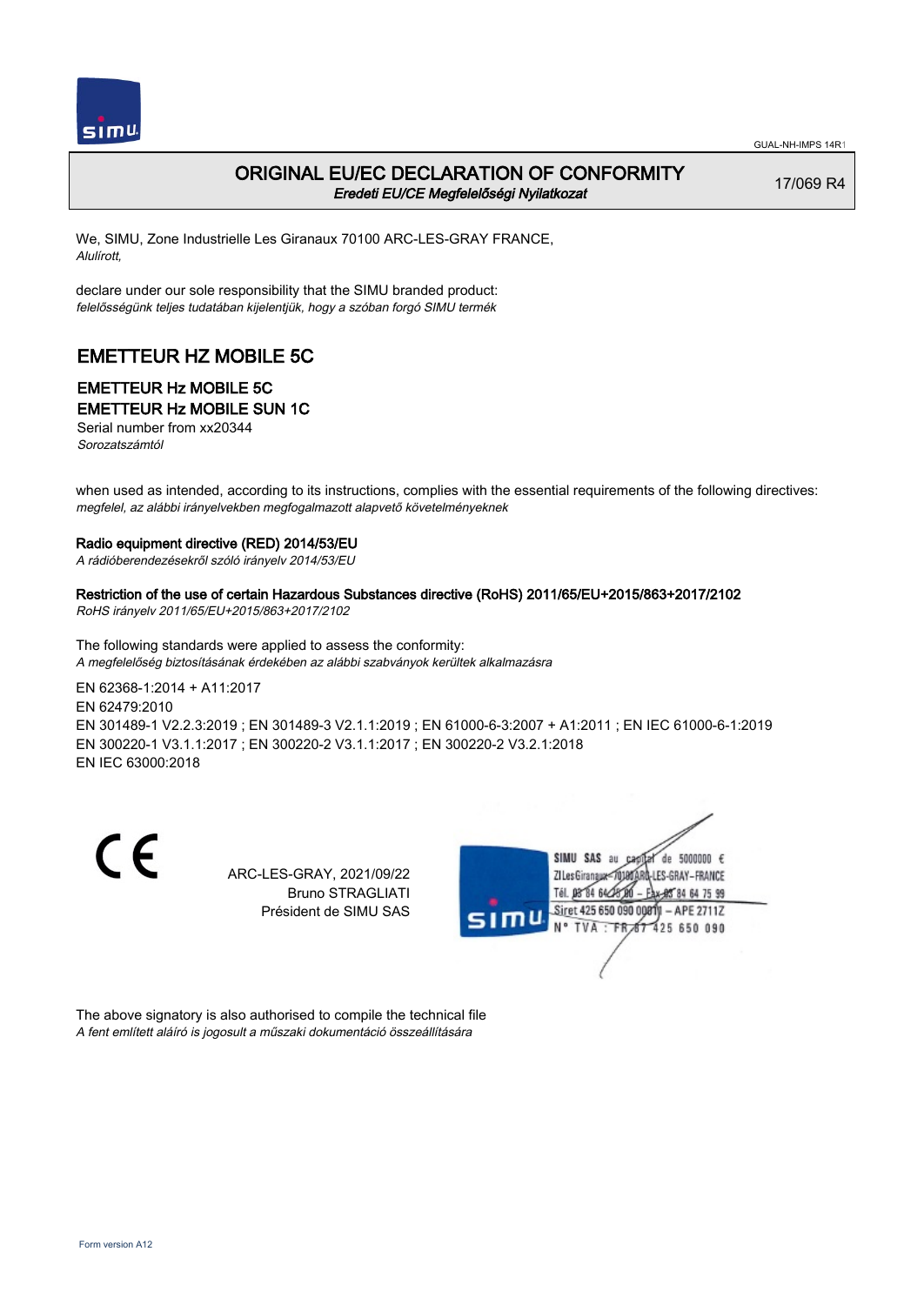

## ORIGINAL EU/EC DECLARATION OF CONFORMITY ORIGINALI ES/EB ATITIKTIES DEKLARACIJA

17/069 R4

We, SIMU, Zone Industrielle Les Giranaux 70100 ARC-LES-GRAY FRANCE, Mes,

declare under our sole responsibility that the SIMU branded product: atsakingai deklaruojame, kad SIMU kompanijos produktas

# EMETTEUR HZ MOBILE 5C

# EMETTEUR Hz MOBILE 5C

EMETTEUR Hz MOBILE SUN 1C

Serial number from xx20344 Serijos numeris nuo

when used as intended, according to its instructions, complies with the essential requirements of the following directives: naudojamas pagal paskirtį, pagal gamintojo instrukcijas, atitinka esminius šių Direktyvų reikalavimus

#### Radio equipment directive (RED) 2014/53/EU

Radijo ryšio įrenginių direktyva 2014/53/EU

#### Restriction of the use of certain Hazardous Substances directive (RoHS) 2011/65/EU+2015/863+2017/2102

PMNA (RoHS) direktyva 2011/65/EU+2015/863+2017/2102

The following standards were applied to assess the conformity: Įverinti deklaruojamą atitiktį buvo taikomi toliau nurodyti standartai

EN 62368‑1:2014 + A11:2017 EN 62479:2010 EN 301489‑1 V2.2.3:2019 ; EN 301489‑3 V2.1.1:2019 ; EN 61000‑6‑3:2007 + A1:2011 ; EN IEC 61000‑6‑1:2019 EN 300220‑1 V3.1.1:2017 ; EN 300220‑2 V3.1.1:2017 ; EN 300220‑2 V3.2.1:2018 EN IEC 63000:2018

 $\epsilon$ 

ARC-LES-GRAY, 2021/09/22 Bruno STRAGLIATI Président de SIMU SAS



The above signatory is also authorised to compile the technical file Asmuo, pasirašęs šią deklaraciją, taip pat turi įgaliojimą sudaryti techninę bylą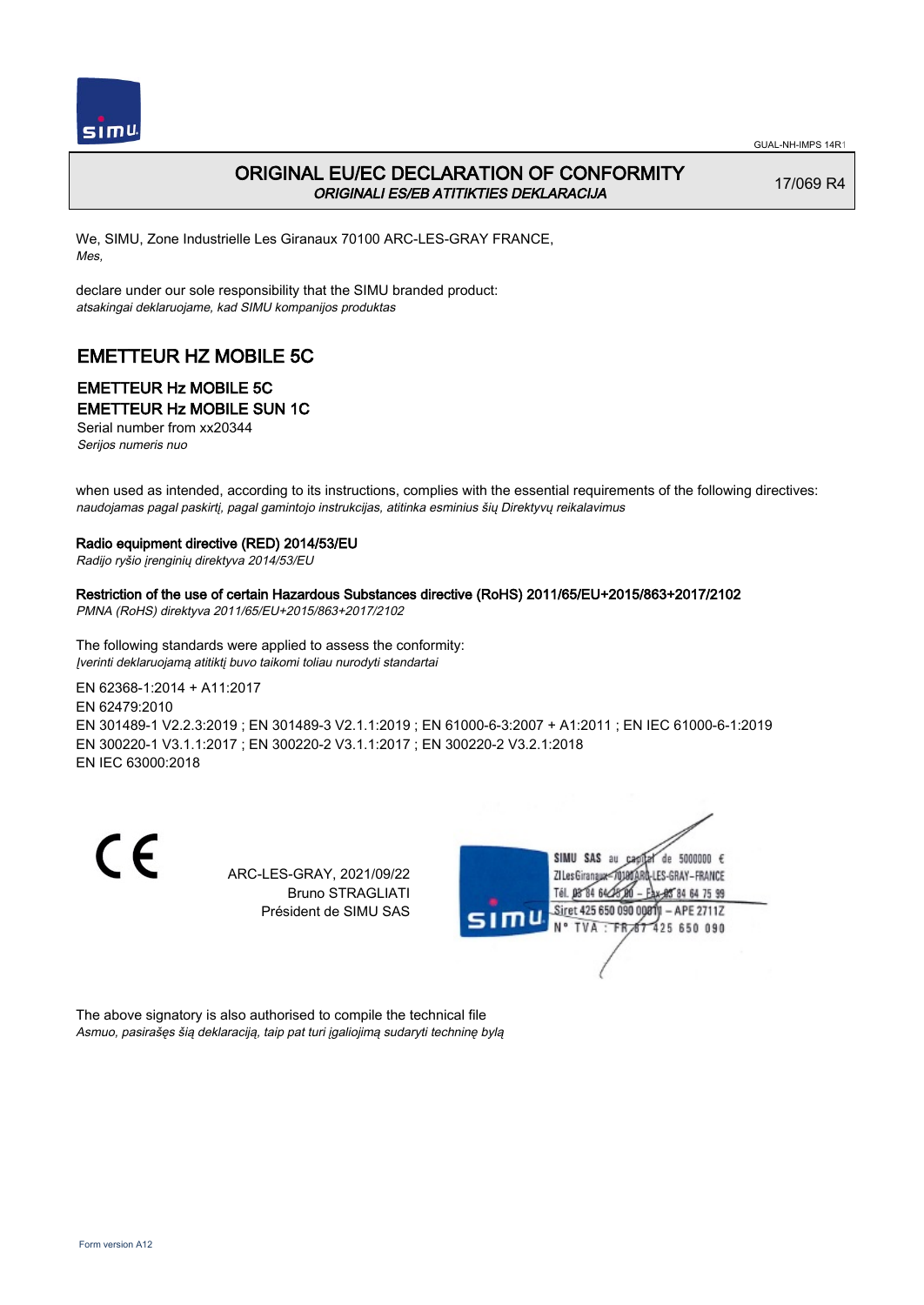

## ORIGINAL EU/EC DECLARATION OF CONFORMITY ES/EK ATBILSTĪBAS DEKLARĀCIJA

17/069 R4

We, SIMU, Zone Industrielle Les Giranaux 70100 ARC-LES-GRAY FRANCE, Mēs,

declare under our sole responsibility that the SIMU branded product: ar pilnu atbildību, apliecinām, ka SIMU zīmola produkti,

# EMETTEUR HZ MOBILE 5C

# EMETTEUR Hz MOBILE 5C

EMETTEUR Hz MOBILE SUN 1C

Serial number from xx20344 sērijas numurs no

when used as intended, according to its instructions, complies with the essential requirements of the following directives: ja tie tiek lietoti saskaņā ar norādījumiem, atbilst šo direktīvu pamatprasībām

#### Radio equipment directive (RED) 2014/53/EU

Direktīva par radioiekārtu pieejamību tirgū 2014/53/EU

### Restriction of the use of certain Hazardous Substances directive (RoHS) 2011/65/EU+2015/863+2017/2102

RoHs Direktīva par dažādu bīstamu vielu izmantošanas ierobežošanu elektriskās un elektroniskās iekārtās 2011/65/EU+2015/863+2017/2102

The following standards were applied to assess the conformity: Atbilstības deklarācijas novērtēšanai tiek pielietoti sekojoši standarti

EN 62368‑1:2014 + A11:2017 EN 62479:2010 EN 301489‑1 V2.2.3:2019 ; EN 301489‑3 V2.1.1:2019 ; EN 61000‑6‑3:2007 + A1:2011 ; EN IEC 61000‑6‑1:2019 EN 300220‑1 V3.1.1:2017 ; EN 300220‑2 V3.1.1:2017 ; EN 300220‑2 V3.2.1:2018 EN IEC 63000:2018

 $\epsilon$ 

ARC-LES-GRAY, 2021/09/22 Bruno STRAGLIATI Président de SIMU SAS



The above signatory is also authorised to compile the technical file Iepriekš minētā persona ir pilnvarota sastādīt tehnisko dokumentāciju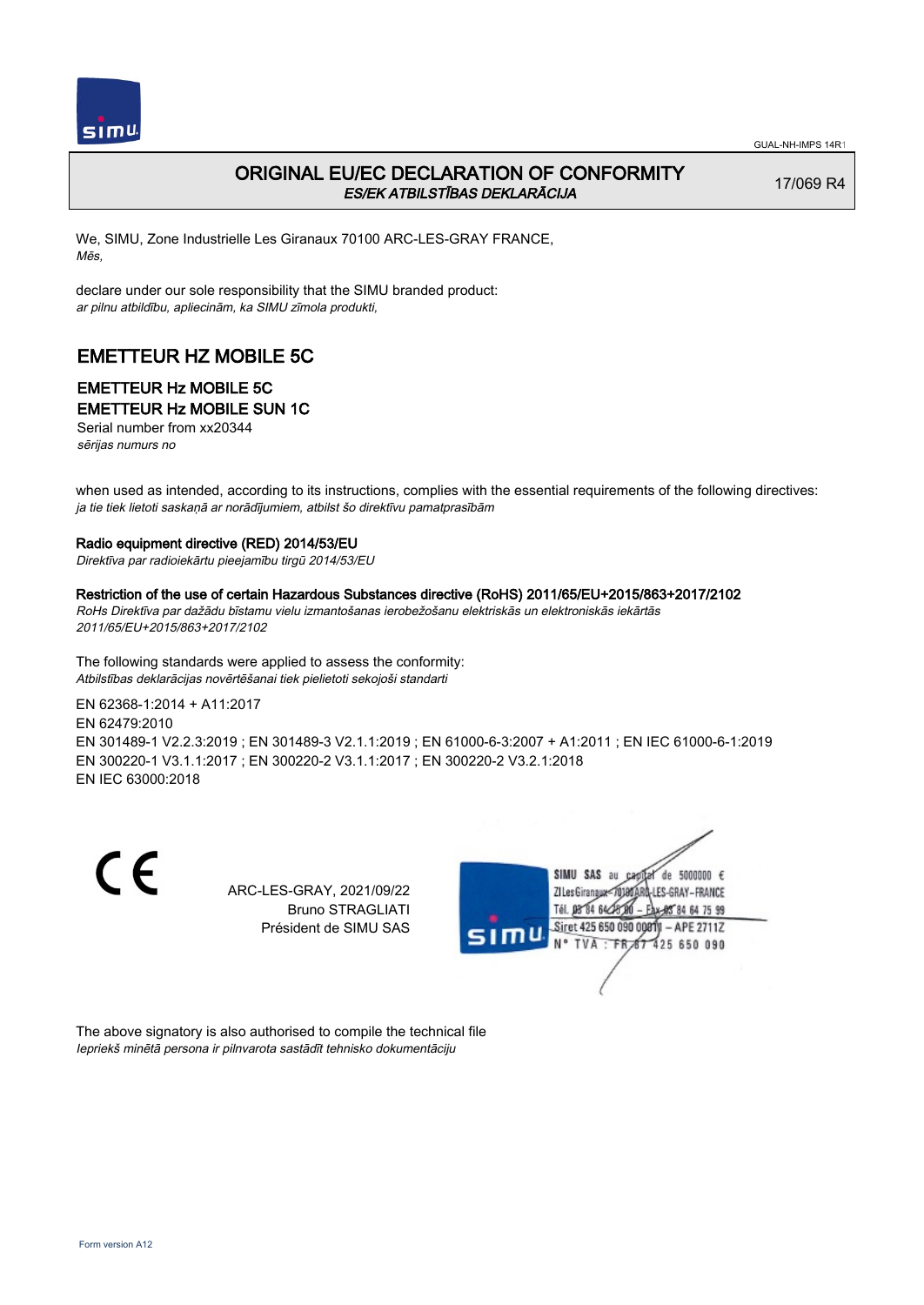

## ORIGINAL EU/EC DECLARATION OF CONFORMITY OORSPRONKELIJKE EU/EG-CONFORMITEITSVERKLARING

17/069 R4

We, SIMU, Zone Industrielle Les Giranaux 70100 ARC-LES-GRAY FRANCE, Wij,

declare under our sole responsibility that the SIMU branded product: verklaren op eigen verantwoordelijkheid dat het produkt van het SIMU

# EMETTEUR HZ MOBILE 5C

# EMETTEUR Hz MOBILE 5C

EMETTEUR Hz MOBILE SUN 1C

Serial number from xx20344 Serienummer van

when used as intended, according to its instructions, complies with the essential requirements of the following directives: wanneer gebruikt voor de juiste toepassing voldoet aan de essentiële eisen van de volgende richtlijnen

#### Radio equipment directive (RED) 2014/53/EU

Richtlijn radioapparatuur 2014/53/EU

#### Restriction of the use of certain Hazardous Substances directive (RoHS) 2011/65/EU+2015/863+2017/2102

RoHS Richtlijn 2011/65/EU+2015/863+2017/2102

The following standards were applied to assess the conformity: De volgende referentiestandaarden worden toegepast om de overeenstemming te evalueren

EN 62368‑1:2014 + A11:2017 EN 62479:2010 EN 301489‑1 V2.2.3:2019 ; EN 301489‑3 V2.1.1:2019 ; EN 61000‑6‑3:2007 + A1:2011 ; EN IEC 61000‑6‑1:2019 EN 300220‑1 V3.1.1:2017 ; EN 300220‑2 V3.1.1:2017 ; EN 300220‑2 V3.2.1:2018 EN IEC 63000:2018

 $\epsilon$ 

ARC-LES-GRAY, 2021/09/22 Bruno STRAGLIATI Président de SIMU SAS



The above signatory is also authorised to compile the technical file De bovengenoemde persoon is ook bevoegd om het technisch dossier samen te stellen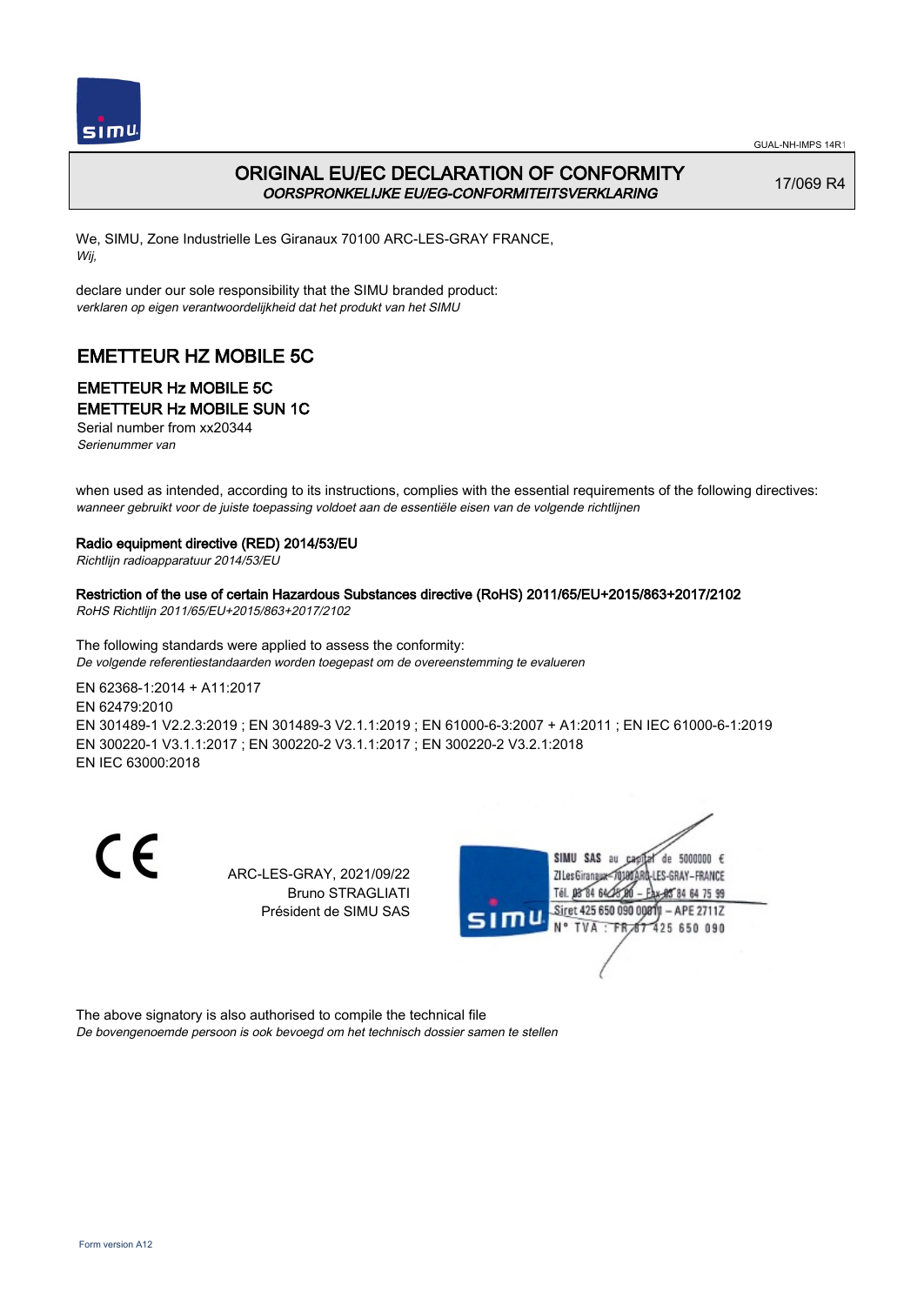

## ORIGINAL EU/EC DECLARATION OF CONFORMITY ORIGINAL EU / CE - ERKLÆRING

17/069 R4

We, SIMU, Zone Industrielle Les Giranaux 70100 ARC-LES-GRAY FRANCE, Vi,

declare under our sole responsibility that the SIMU branded product: erklærer under vårt eneansvar at SIMU merket produkt

## EMETTEUR HZ MOBILE 5C

# EMETTEUR Hz MOBILE 5C

EMETTEUR Hz MOBILE SUN 1C

Serial number from xx20344 Serienummer fra

when used as intended, according to its instructions, complies with the essential requirements of the following directives: når de brukes som forutsatt, i henhold til sin instruks, i samsvar med de grunnlegende kravene i følgende direktiver

#### Radio equipment directive (RED) 2014/53/EU

Radioutstyr direktivet 2014/53/EU

#### Restriction of the use of certain Hazardous Substances directive (RoHS) 2011/65/EU+2015/863+2017/2102

RoHS-direktivet 2011/65/EU+2015/863+2017/2102

The following standards were applied to assess the conformity: Følgende referansestandarder ble brukt for å vurdere samsvar

EN 62368‑1:2014 + A11:2017 EN 62479:2010 EN 301489‑1 V2.2.3:2019 ; EN 301489‑3 V2.1.1:2019 ; EN 61000‑6‑3:2007 + A1:2011 ; EN IEC 61000‑6‑1:2019 EN 300220‑1 V3.1.1:2017 ; EN 300220‑2 V3.1.1:2017 ; EN 300220‑2 V3.2.1:2018 EN IEC 63000:2018

 $\epsilon$ 

ARC-LES-GRAY, 2021/09/22 Bruno STRAGLIATI Président de SIMU SAS



The above signatory is also authorised to compile the technical file Ovennevnte underskrevet fullmakt til å utarbeide den tekniske dokumentasjonen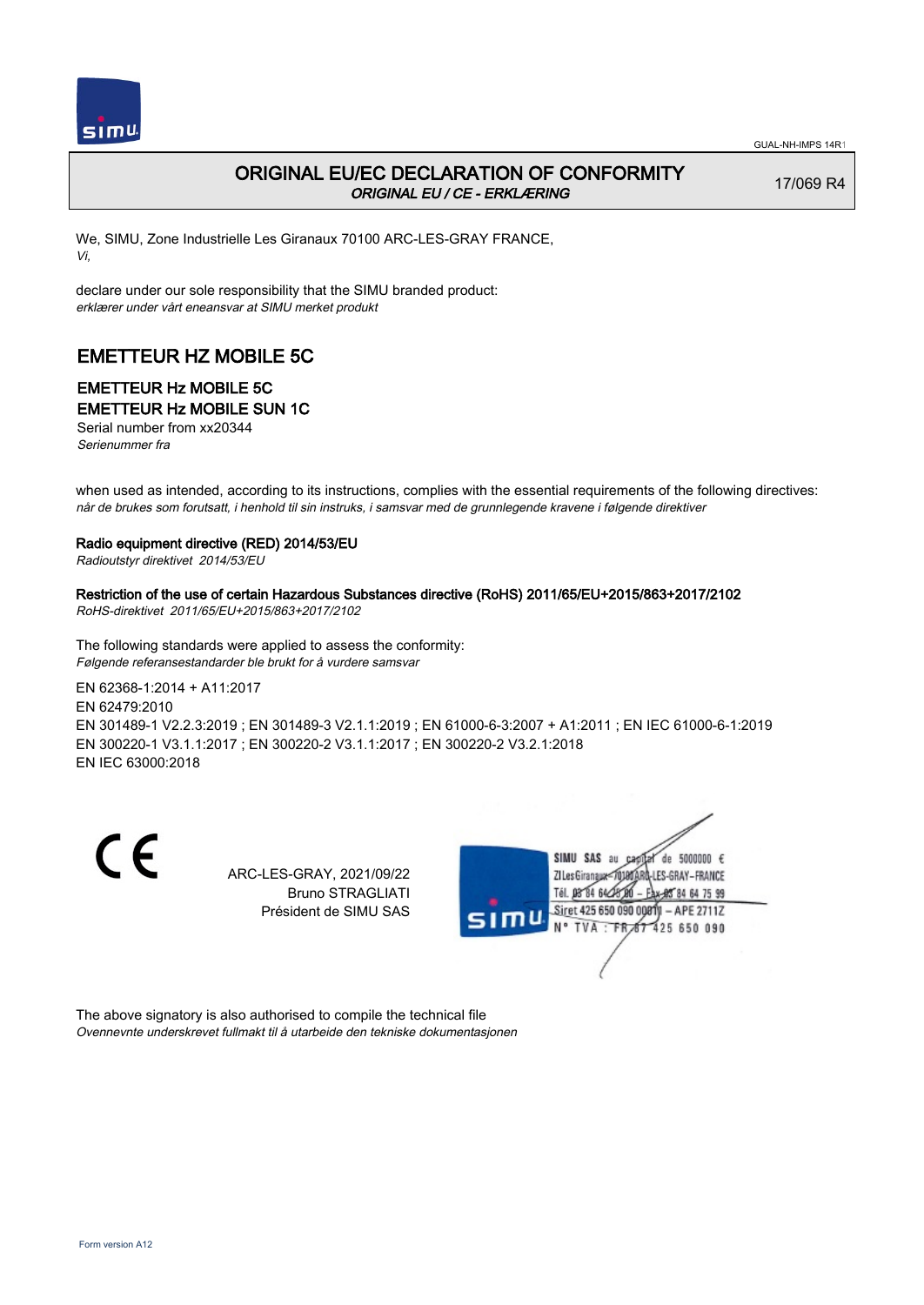



## ORIGINAL EU/EC DECLARATION OF CONFORMITY ORYGINALNA DEKLARACJA ZGODNOŚCI UE/WE

17/069 R4

We, SIMU, Zone Industrielle Les Giranaux 70100 ARC-LES-GRAY FRANCE, My,

declare under our sole responsibility that the SIMU branded product: deklarujemy z pełną odpowiedzialnością, że produkt oznaczony marką SIMU

# EMETTEUR HZ MOBILE 5C

# EMETTEUR Hz MOBILE 5C

EMETTEUR Hz MOBILE SUN 1C

Serial number from xx20344 z numerem seryjnym od

when used as intended, according to its instructions, complies with the essential requirements of the following directives: gdy jest używany zgodnie z przeznaczeniem i instrukcjami, spełnia podstawowe wymagania następujących Dyrektyw

#### Radio equipment directive (RED) 2014/53/EU

Dyrektywa o urządzeniach radiowych 2014/53/EU

### Restriction of the use of certain Hazardous Substances directive (RoHS) 2011/65/EU+2015/863+2017/2102

Dyrektywa RoHS 2011/65/EU+2015/863+2017/2102

The following standards were applied to assess the conformity: Do oceny zgodności zostały zastosowane następujące normy

EN 62368‑1:2014 + A11:2017 EN 62479:2010 EN 301489‑1 V2.2.3:2019 ; EN 301489‑3 V2.1.1:2019 ; EN 61000‑6‑3:2007 + A1:2011 ; EN IEC 61000‑6‑1:2019 EN 300220‑1 V3.1.1:2017 ; EN 300220‑2 V3.1.1:2017 ; EN 300220‑2 V3.2.1:2018 EN IEC 63000:2018

 $\epsilon$ 

ARC-LES-GRAY, 2021/09/22 Bruno STRAGLIATI Président de SIMU SAS



The above signatory is also authorised to compile the technical file Osoba wskazana powyżej jest również upoważniony do przygotowania dokumentacji technicznej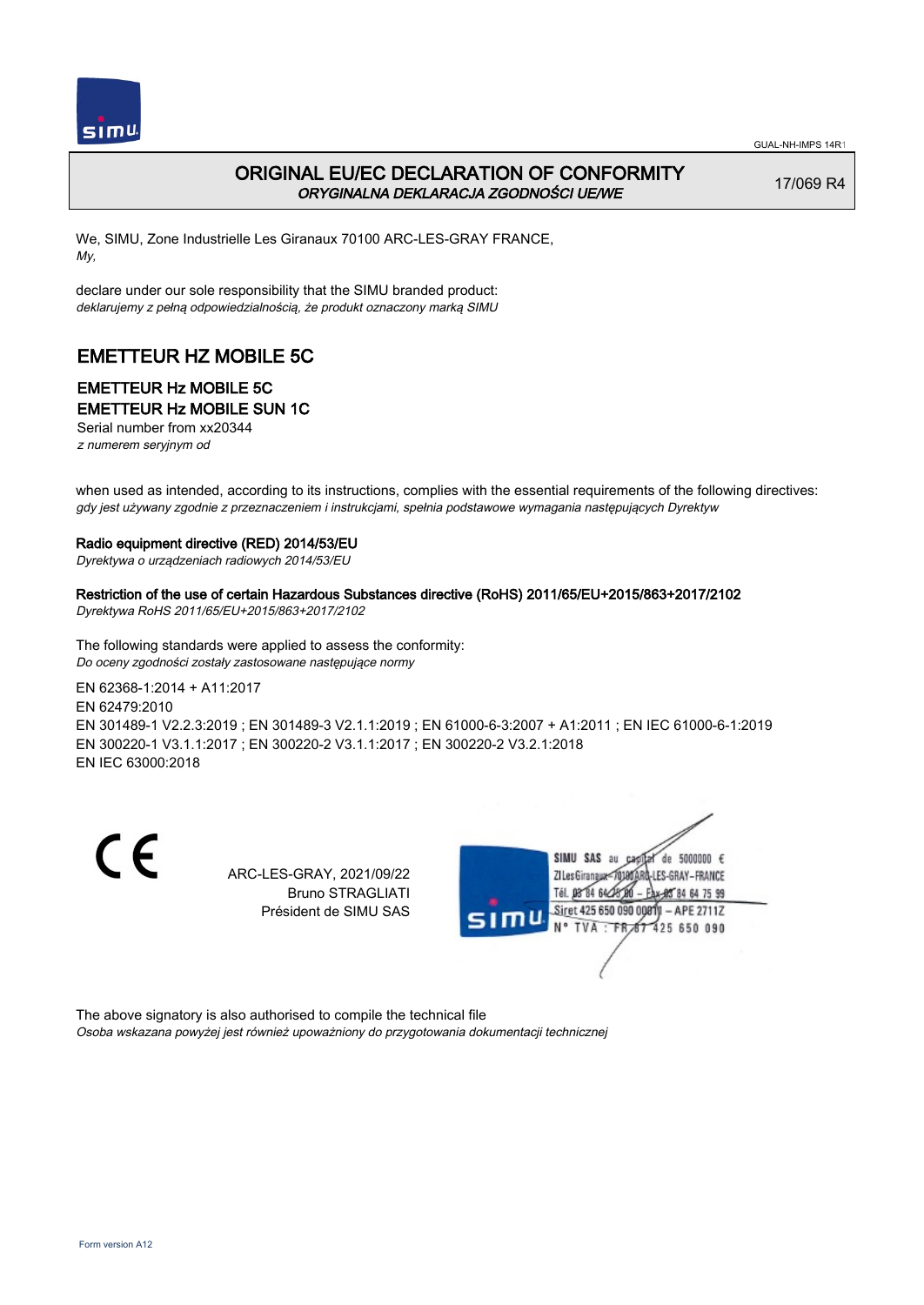



## ORIGINAL EU/EC DECLARATION OF CONFORMITY DECLARAÇÃO UE/CE DE CONFORMIDADE ORIGINAL

17/069 R4

We, SIMU, Zone Industrielle Les Giranaux 70100 ARC-LES-GRAY FRANCE, Nós,

declare under our sole responsibility that the SIMU branded product: declaramos sob nossa única responsabilidade que o dispositivo marca SIMU

# EMETTEUR HZ MOBILE 5C

# EMETTEUR Hz MOBILE 5C

EMETTEUR Hz MOBILE SUN 1C

Serial number from xx20344 Número de série desde

when used as intended, according to its instructions, complies with the essential requirements of the following directives: Quando utilizado de acordo com sua a aplicação, segundo as suas instruções, cumpre os requisitos essenciais das seguintes diretivas

#### Radio equipment directive (RED) 2014/53/EU

Diretiva equipamentos de rádio 2014/53/EU

Restriction of the use of certain Hazardous Substances directive (RoHS) 2011/65/EU+2015/863+2017/2102 Diretiva RoHS 2011/65/EU+2015/863+2017/2102

The following standards were applied to assess the conformity: As normas de referência apresentadas em seguida foram aplicadas para avaliar a conformidade

EN 62368‑1:2014 + A11:2017 EN 62479:2010 EN 301489‑1 V2.2.3:2019 ; EN 301489‑3 V2.1.1:2019 ; EN 61000‑6‑3:2007 + A1:2011 ; EN IEC 61000‑6‑1:2019 EN 300220‑1 V3.1.1:2017 ; EN 300220‑2 V3.1.1:2017 ; EN 300220‑2 V3.2.1:2018 EN IEC 63000:2018

 $\epsilon$ 

ARC-LES-GRAY, 2021/09/22 Bruno STRAGLIATI Président de SIMU SAS



The above signatory is also authorised to compile the technical file A pessoa nomeada acima também está autorizada a compilar o processo técnico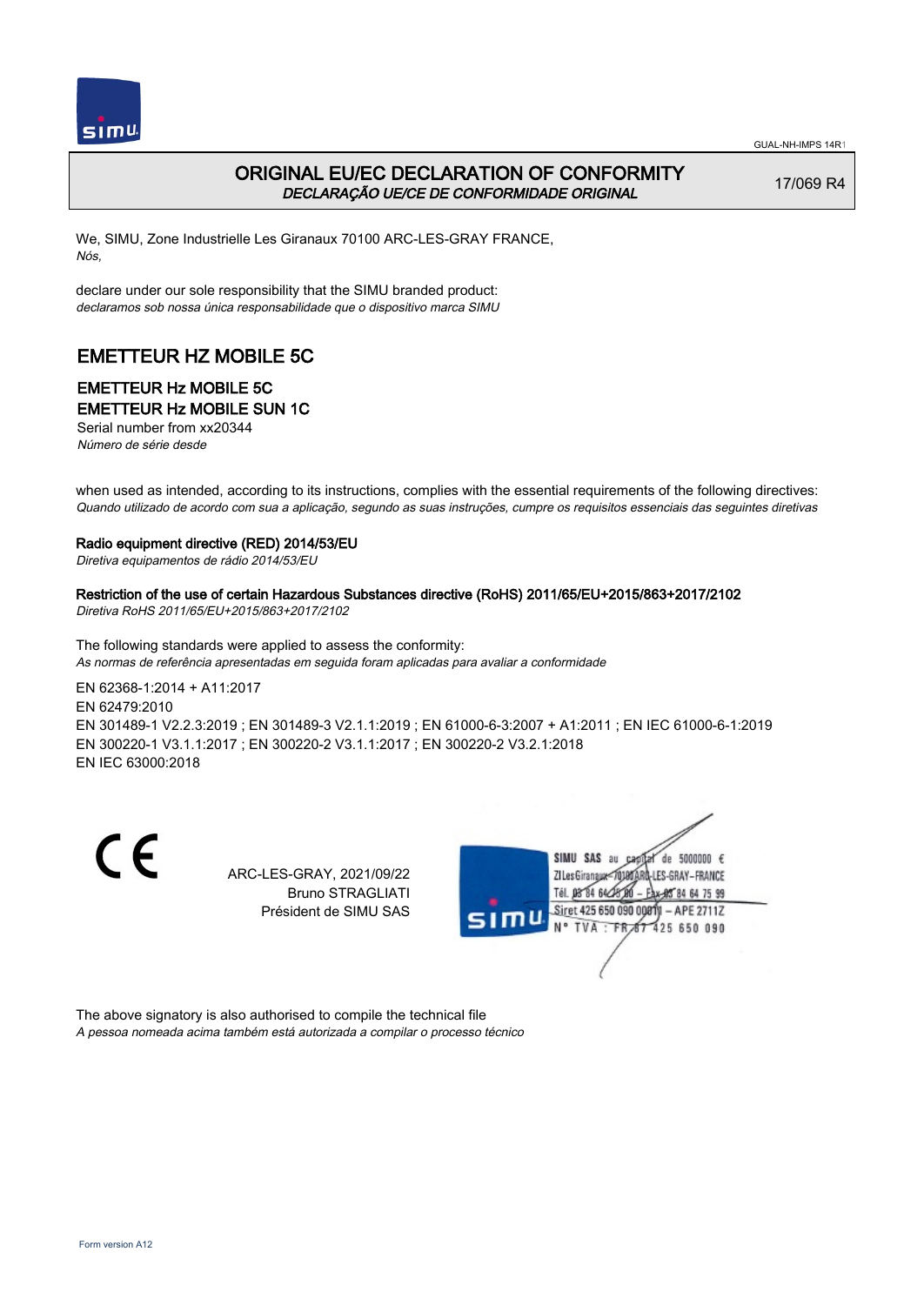

## ORIGINAL EU/EC DECLARATION OF CONFORMITY ORIGINAL EU/EC DECLARAIE DE CONFORMITATE

17/069 R4

We, SIMU, Zone Industrielle Les Giranaux 70100 ARC-LES-GRAY FRANCE, Noi,

declare under our sole responsibility that the SIMU branded product: declarăm pe propria răspundere că produsele marca SIMU

# EMETTEUR HZ MOBILE 5C

### EMETTEUR Hz MOBILE 5C EMETTEUR Hz MOBILE SUN 1C

Serial number from xx20344 Numărul de serie din

when used as intended, according to its instructions, complies with the essential requirements of the following directives: utilizate conform destinaiei lor, aa cum este descris în manualul de utilizare, sunt în conformitate cu cerinele eseniale ale următoarelor directive

#### Radio equipment directive (RED) 2014/53/EU

Directiva privind echipamentele radio 2014/53/EU

#### Restriction of the use of certain Hazardous Substances directive (RoHS) 2011/65/EU+2015/863+2017/2102

Directiva RoHS 2011/65/EU+2015/863+2017/2102

The following standards were applied to assess the conformity: Următoarele standarde de referină au fost aplicate pentru respectarea conformităii

EN 62368‑1:2014 + A11:2017 EN 62479:2010 EN 301489‑1 V2.2.3:2019 ; EN 301489‑3 V2.1.1:2019 ; EN 61000‑6‑3:2007 + A1:2011 ; EN IEC 61000‑6‑1:2019 EN 300220‑1 V3.1.1:2017 ; EN 300220‑2 V3.1.1:2017 ; EN 300220‑2 V3.2.1:2018 EN IEC 63000:2018

 $\epsilon$ 

ARC-LES-GRAY, 2021/09/22 Bruno STRAGLIATI Président de SIMU SAS



The above signatory is also authorised to compile the technical file Semnatarul de mai sus este, de asemenea, autorizat să întocmească dosarul tehnic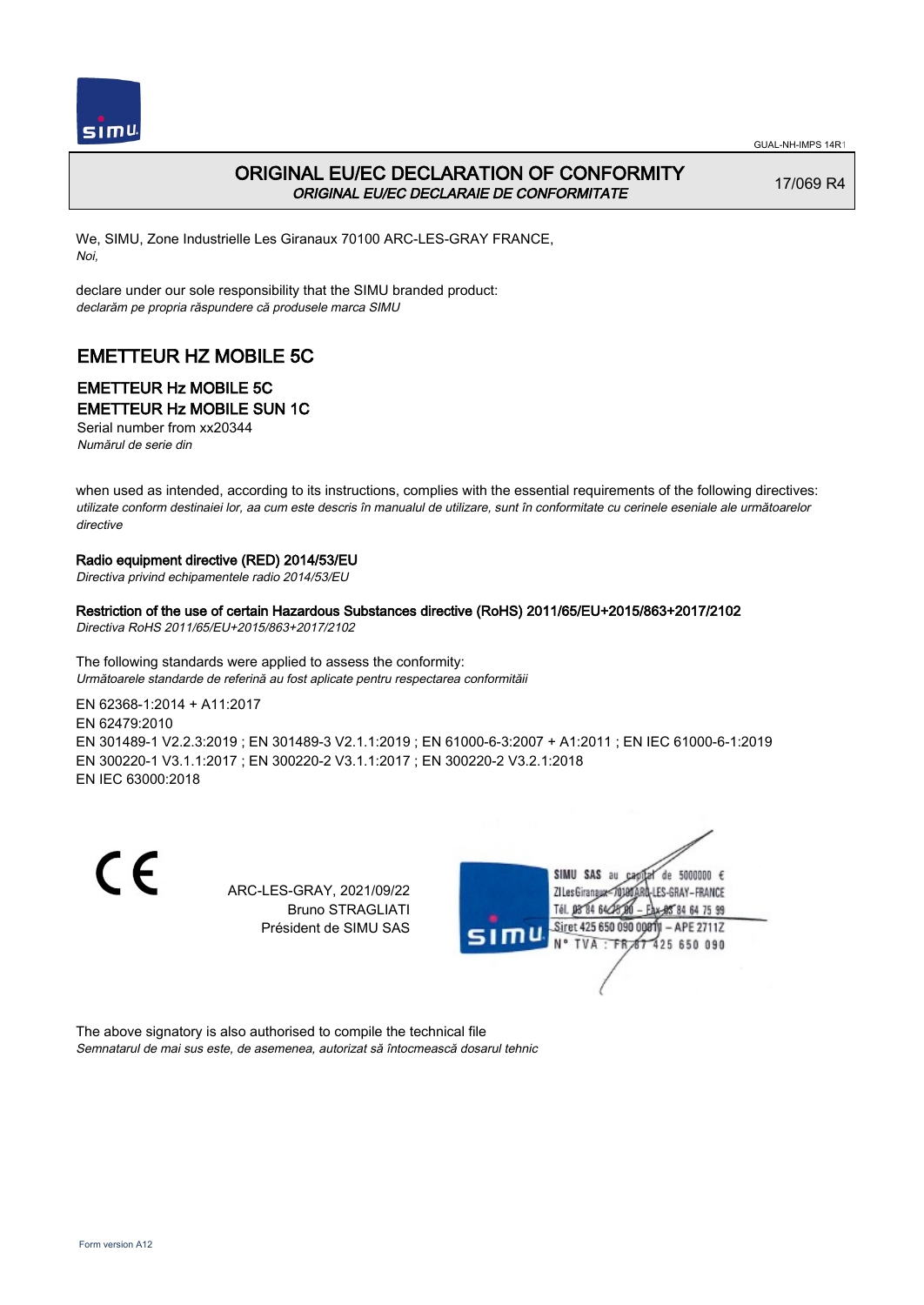

## ORIGINAL EU/EC DECLARATION OF CONFORMITY ORIGINAL EU/EG-FÖRSÄKRAN OM ÖVERENSSTÄMMELSE

17/069 R4

We, SIMU, Zone Industrielle Les Giranaux 70100 ARC-LES-GRAY FRANCE, Vi,

declare under our sole responsibility that the SIMU branded product: försäkrar på eget ansvar att produkten av varumärket SIMU

# EMETTEUR HZ MOBILE 5C

### EMETTEUR Hz MOBILE 5C EMETTEUR Hz MOBILE SUN 1C

Serial number from xx20344

Serienumret från

when used as intended, according to its instructions, complies with the essential requirements of the following directives: uppfyller de grundläggande kraven i följande direktiv när den används på det sätt som avses, i enlighet med bruksanvisningen

#### Radio equipment directive (RED) 2014/53/EU

Direktivet om radioutrustning 2014/53/EU

## Restriction of the use of certain Hazardous Substances directive (RoHS) 2011/65/EU+2015/863+2017/2102

RoHS-direktivet 2011/65/EU+2015/863+2017/2102

The following standards were applied to assess the conformity: Följande referensnormer har tillämpats för att göra en bedömning av överensstämmelsen

EN 62368‑1:2014 + A11:2017 EN 62479:2010 EN 301489‑1 V2.2.3:2019 ; EN 301489‑3 V2.1.1:2019 ; EN 61000‑6‑3:2007 + A1:2011 ; EN IEC 61000‑6‑1:2019 EN 300220‑1 V3.1.1:2017 ; EN 300220‑2 V3.1.1:2017 ; EN 300220‑2 V3.2.1:2018 EN IEC 63000:2018

 $\epsilon$ 

ARC-LES-GRAY, 2021/09/22 Bruno STRAGLIATI Président de SIMU SAS



The above signatory is also authorised to compile the technical file

Den person som anges ovan är också behörig att ställa samman den tekniska dokumentationen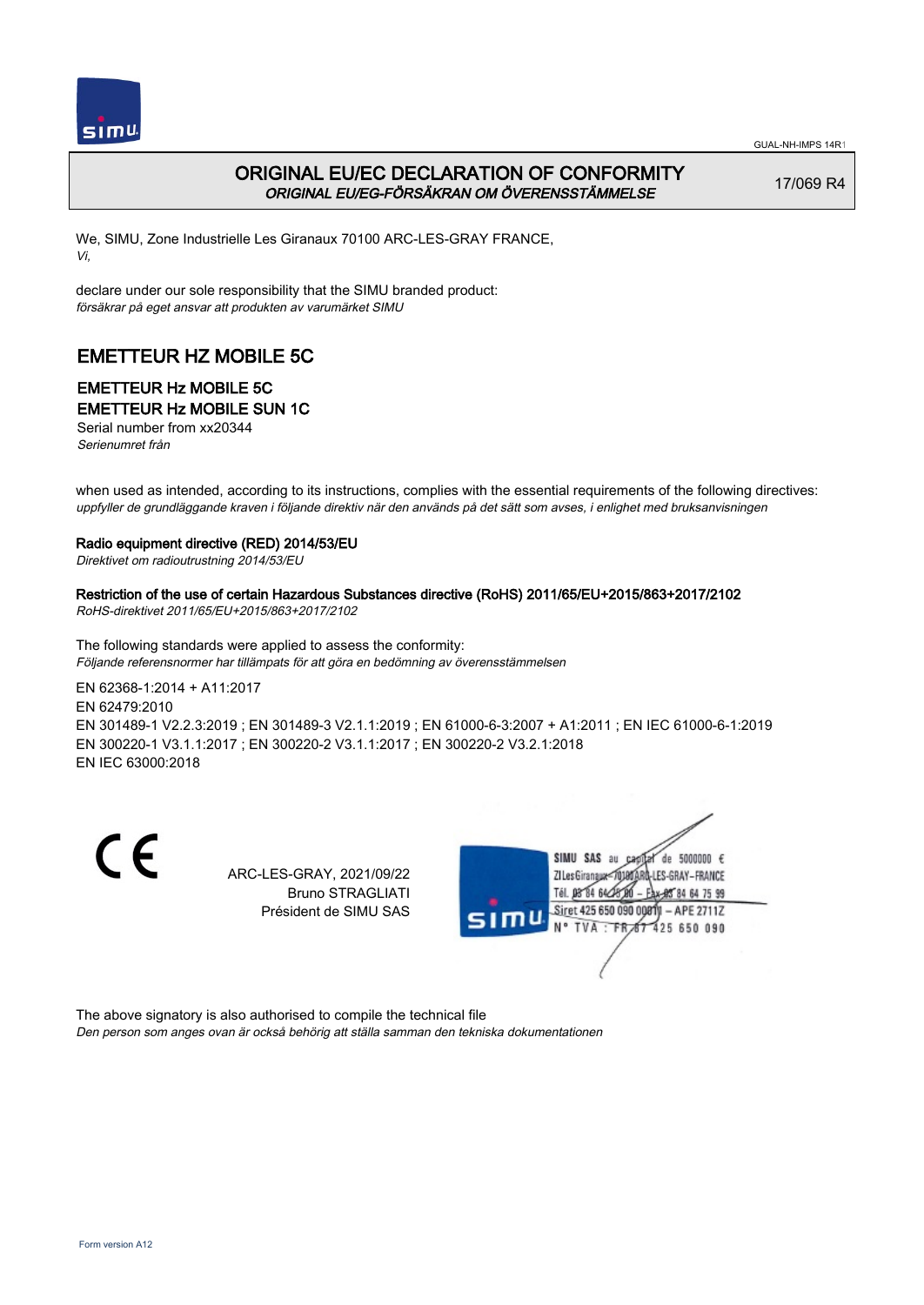

## ORIGINAL EU/EC DECLARATION OF CONFORMITY ORIGINÁLNE VYHLÁSENIE EU/ES O ZHODE

17/069 R4

We, SIMU, Zone Industrielle Les Giranaux 70100 ARC-LES-GRAY FRANCE, My,

declare under our sole responsibility that the SIMU branded product: vyhlasujeme na svoju výlučnú zodpovednosť, že výrobok značky SIMU

# EMETTEUR HZ MOBILE 5C

# EMETTEUR Hz MOBILE 5C

EMETTEUR Hz MOBILE SUN 1C

Serial number from xx20344 Seriové číslo od

when used as intended, according to its instructions, complies with the essential requirements of the following directives: ak je používaný v súlade s účelom použitia a s návodom, spĺňa základné požiadavky týchto smerníc

#### Radio equipment directive (RED) 2014/53/EU

Smernica o sprístupňovaniu rádiových zariadení na trhu 2014/53/EU

#### Restriction of the use of certain Hazardous Substances directive (RoHS) 2011/65/EU+2015/863+2017/2102

Smernica o obmedzení používania určitých nebezpečných látok v elektrických a elektronických zariadeniach 2011/65/EU+2015/863+2017/2102

The following standards were applied to assess the conformity: Pre posúdenie zhody boli použité následujúce normy

EN 62368‑1:2014 + A11:2017 EN 62479:2010 EN 301489‑1 V2.2.3:2019 ; EN 301489‑3 V2.1.1:2019 ; EN 61000‑6‑3:2007 + A1:2011 ; EN IEC 61000‑6‑1:2019 EN 300220‑1 V3.1.1:2017 ; EN 300220‑2 V3.1.1:2017 ; EN 300220‑2 V3.2.1:2018 EN IEC 63000:2018

 $\epsilon$ 

ARC-LES-GRAY, 2021/09/22 Bruno STRAGLIATI Président de SIMU SAS



The above signatory is also authorised to compile the technical file uvedená osoba je tiež osoba zodpovedná za vypracovanie technickej dokumentácie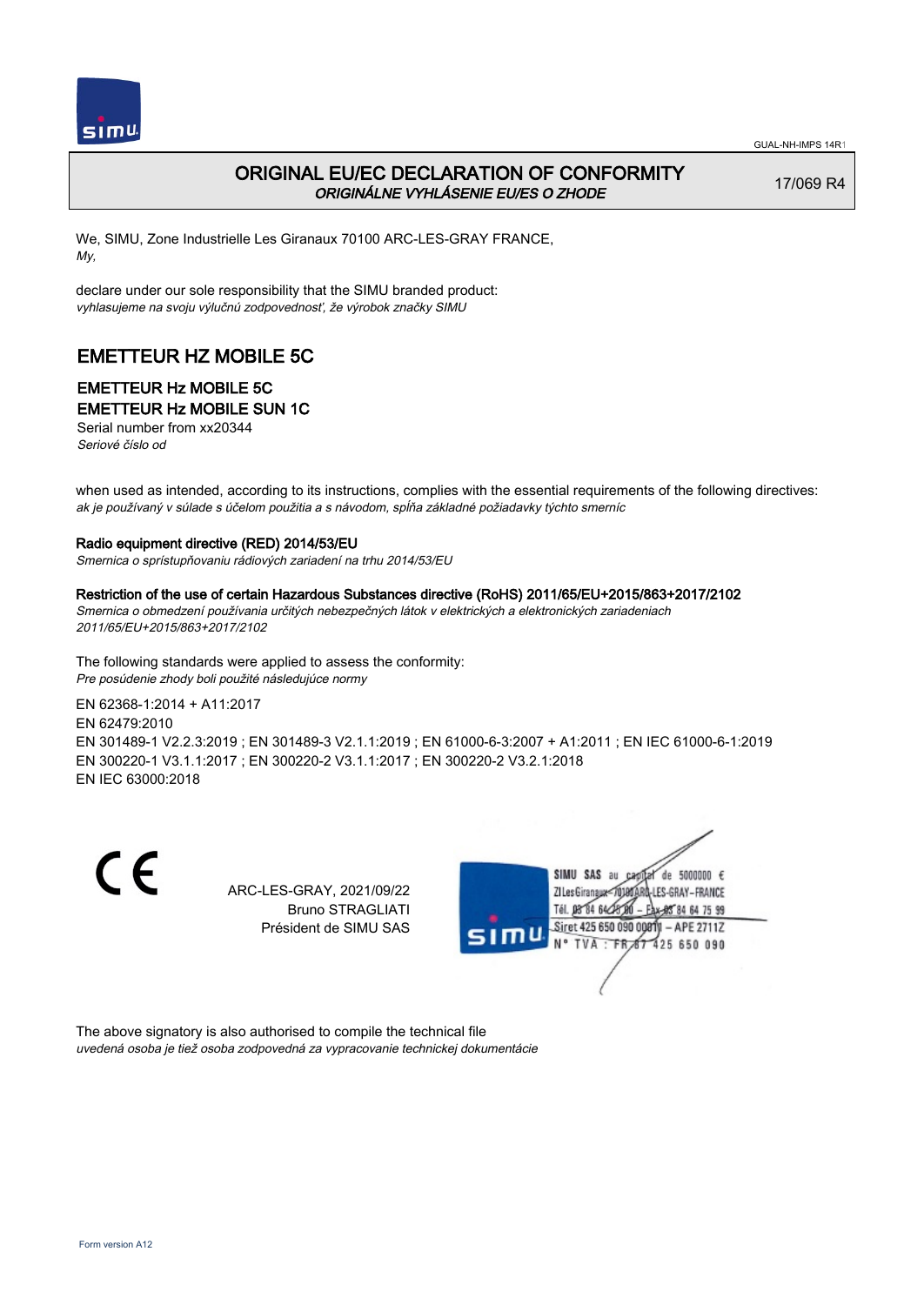

## ORIGINAL EU/EC DECLARATION OF CONFORMITY IZJAVA O SKLADNOSTI / IZJAVA O LASTNOSTIH

17/069 R4

We, SIMU, Zone Industrielle Les Giranaux 70100 ARC-LES-GRAY FRANCE, Mi,

declare under our sole responsibility that the SIMU branded product: S polno odgovornostjo izjavljamo, da izdelki blagovne znamke SIMU

# EMETTEUR HZ MOBILE 5C

# EMETTEUR Hz MOBILE 5C

EMETTEUR Hz MOBILE SUN 1C

Serial number from xx20344 'Serijska številka

when used as intended, according to its instructions, complies with the essential requirements of the following directives: ko se uporabljajo v skladu z namembnostjo in navodili, ustrezajo bistvenim zahtevam naslednjih direktiv

#### Radio equipment directive (RED) 2014/53/EU

Ditrektiva o Radijski opremi 2014/53/EU

#### Restriction of the use of certain Hazardous Substances directive (RoHS) 2011/65/EU+2015/863+2017/2102

Direktiva RoHS 2011/65/EU+2015/863+2017/2102

The following standards were applied to assess the conformity: Za preverjanje skladnosti so bili uporabljeni naslednji standardi

EN 62368‑1:2014 + A11:2017 EN 62479:2010 EN 301489‑1 V2.2.3:2019 ; EN 301489‑3 V2.1.1:2019 ; EN 61000‑6‑3:2007 + A1:2011 ; EN IEC 61000‑6‑1:2019 EN 300220‑1 V3.1.1:2017 ; EN 300220‑2 V3.1.1:2017 ; EN 300220‑2 V3.2.1:2018 EN IEC 63000:2018

 $\epsilon$ 

ARC-LES-GRAY, 2021/09/22 Bruno STRAGLIATI Président de SIMU SAS



The above signatory is also authorised to compile the technical file Podpisnik, naveden zgoraj, je pooblaščen tudi za pripravo tehnične dokumentacije